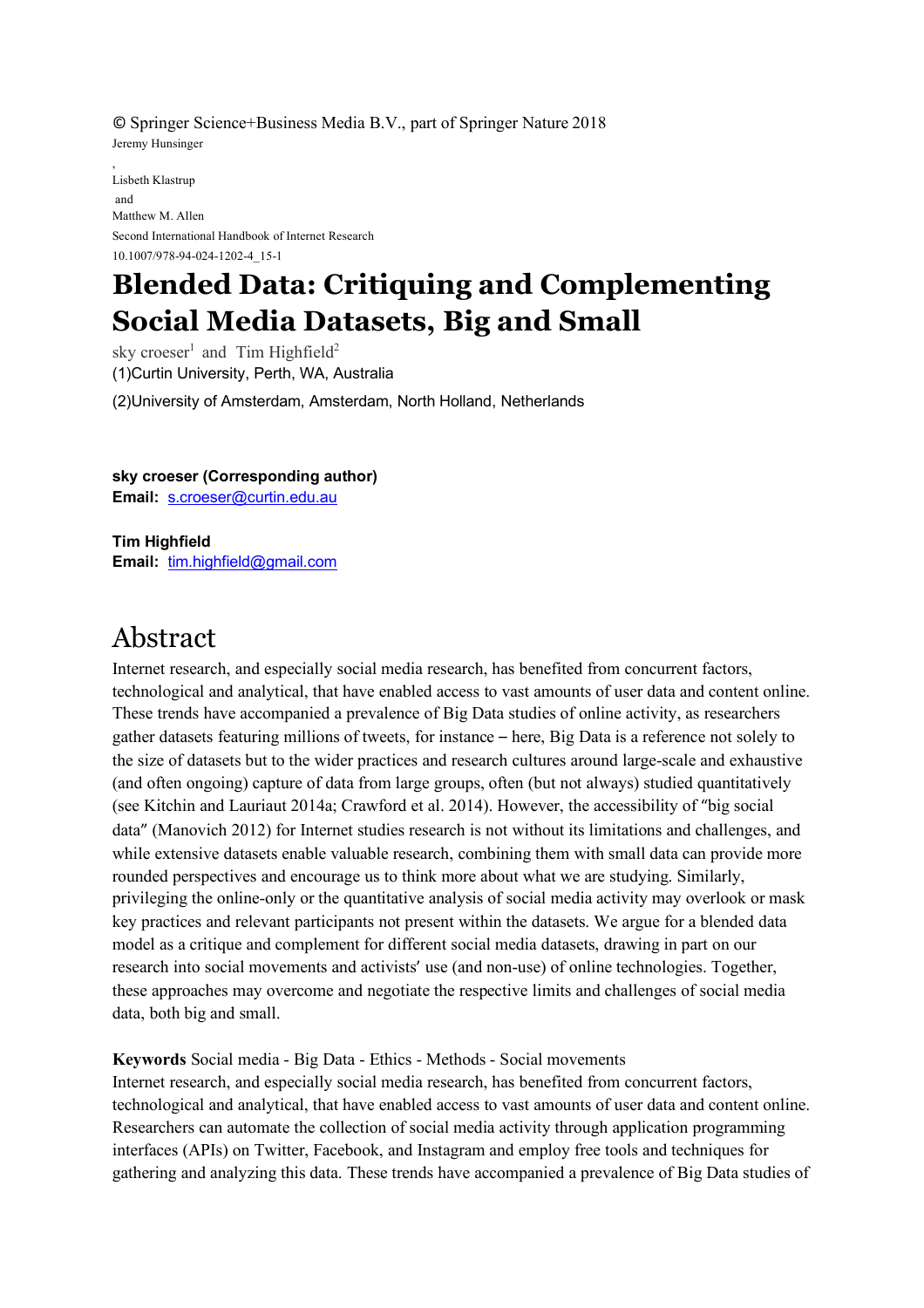online activity, as researchers gather datasets featuring millions of tweets, for instance – here, Big Data is a reference not solely to the size of datasets but to the wider practices and research cultures around large-scale and exhaustive (and often ongoing) capture of data from large groups, often (but not always) studied quantitatively (see Kitchin and Lauriaut *2014a*; Crawford et al. *2014*). (As an aside, one question of "Big Data" is whether it should be capitalized or presented in inverted commas (or neither); the various studies we cite here do not provide a consistent take on this. For this chapter, we have referred to Big Data, following boyd and Crawford's use of capitals to denote a set of practices ( *2012*), with exceptions made for quotations and citations.) However, the accessibility of "big social data" (Manovich *2012*) for Internet studies research is not without its limitations and challenges, and while extensive datasets enable valuable research, combining them with small data can provide more rounded perspectives and encourage us to think more about what we are studying – as also raised by André Brock ( *2015*) in arguing for, and developing, methodologies for "deep data" analysis. Similarly, privileging the online-only or the quantitative analysis of social media activity may overlook or mask key practices and relevant participants not present within the datasets. We argue, then, for a blended data model as a critique and complement for different social media datasets, drawing in part on our research into social movements and activists' use (and nonuse) of online technologies. Together, these approaches may overcome and negotiate the respective limits and challenges of social media data, both big and small. While "small data" may share characteristics with Big Data but offer less exhaustive populations as the object of study and represent infrequent or oneoff data collection processes (Kitchin and Lauriaut *2014a*), our reference to "small" data here is not intended to portray such datasets as less complex or rewarding than Big Data: rather, small data may be treated as "deeper data," offering an opportunity to examine practices, uses (and nonuses), and other aspects of the data in detail – especially in combination with additional data sources and methods.

The critiques and approaches we outline here have been developed through our *Mapping Movements* research (Croeser and Highfield *2014*, *2015a*, *b*): this has encompassed fieldwork and social media analysis of social movements and events including Occupy Oakland, antifascist activism in Greece, and the 2013 World Social Forum in Tunisia. Our methodology brings together interviews and ethnographic approaches with digital methods, such as online issue mapping and social network analysis. In combining qualitative and quantitative approaches, for datasets which if not Big Data in themselves at least share characteristics with the large-scale study of social media activity, we reconcile the experiences of social movements as both physical and online manifestations. Using interviews and observations from the scene provides one perspective on a movement like Occupy, while its socially mediated online form may differ dramatically in terms of scope and participants – yet both elements are part of the same overall context. Our mixed methods utilize blended data as a means of addressing the limitations and gaps present in focusing on only one of these elements. Our focus on social movements and their use of – and presentation through – online platforms raises questions about the value and limits of Big Data and about ethics in social media and social movement research. While some of these questions are perhaps more specific to controversial and sensitive contexts of activism and protest, they serve to demonstrate broader issues applicable to Internet research into diverse topics, including the everyday and banal online activity. It is also vital to remember that data which researchers may see as unimportant, or not particularly emotionally charged, may nevertheless be deeply personal to some social media users, precisely because of its quotidian nature. Lessons taken from the social movements' context, including around ethics and analytical and data biases, are relevant to other social media datasets to varying degrees. Social movement research may be considered as an edge case, and in this chapter we use this context as a means of identifying and addressing methodological and analytical issues, questions, and limitations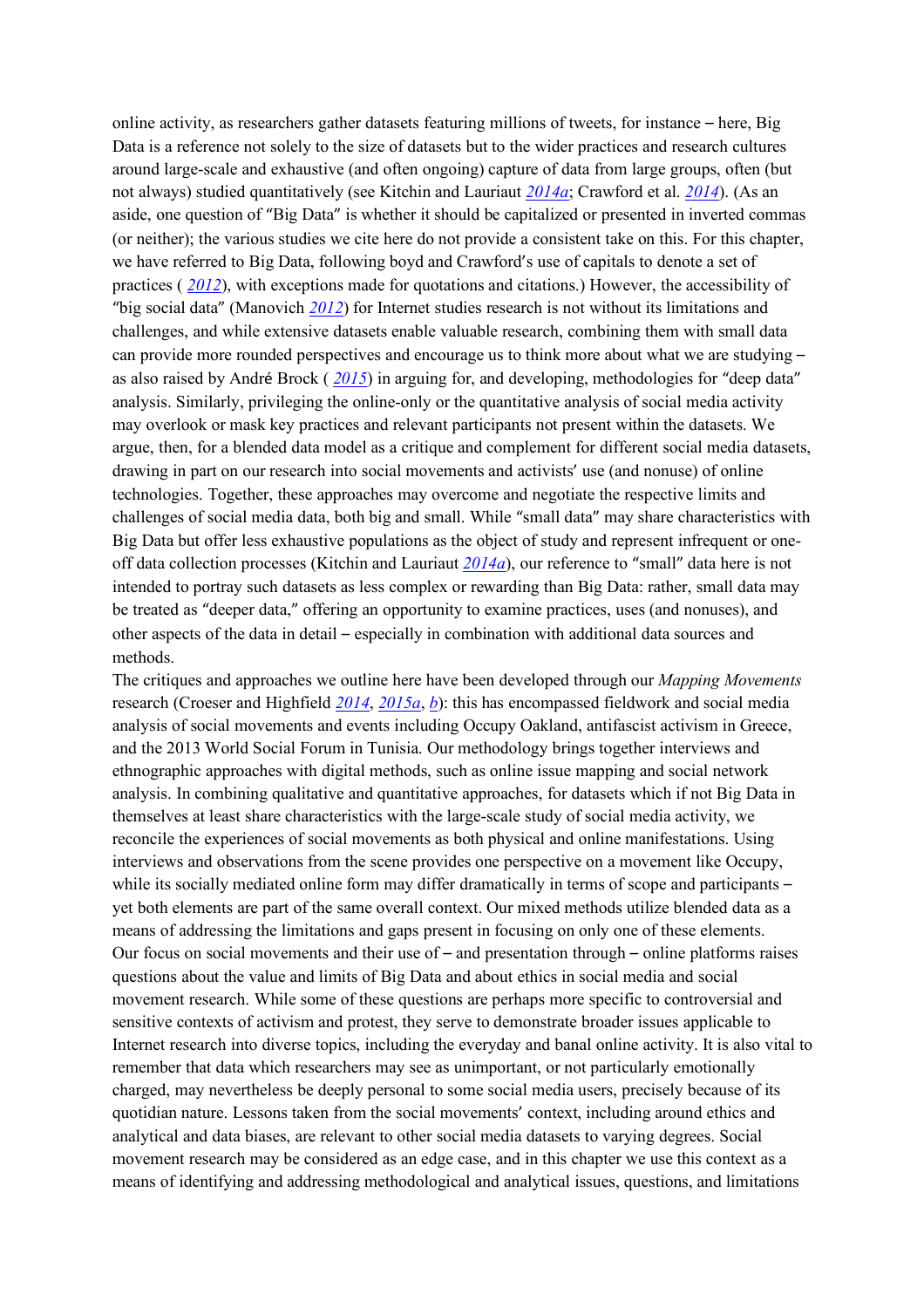that are critical considerations for the field. As we developed this chapter, we found that many of our concerns mapped onto boyd and Crawford's ( *2012*) provocations around the use of Big Data methods: here, we attempt to further expand on their work and discuss some of the responses and reflections which emerged out of the *Mapping Movements* project that may be relevant to research drawing on Big Data approaches. We also note that this remains a work in progress: as we develop our research, new issues arise, and activists and other social media also raise new critiques about how academics, journalists, and others use social media "data."

#### Why Blended Data?

Blended data approaches are a particular kind of mixed methods research, which is usually understood to draw on both quantitative and qualitative methodologies (Johnson et al. *2007*). It is also useful to bear in mind Hesse-Biber and Johnson's broader definition of mixed methods as "research and inquiry that includes 'multiple and mixed' research projects that facilitate and reside at the intersections of multiple methods, purposes, kinds of data, and levels of analysis (e.g., micro, meso, macro), as well as a range of academic disciplines, paradigms, axiologies, stakeholders, and cultures of research and practice" ( *2013*, p. 103). This definition suggests research which goes beyond simply drawing together different methods: it also involves building a dialogue around the limitations and benefits of different approaches, delving more deeply into the underlying assumptions underpinning these approaches, and being prepared to unsettle them. In our case, Tim's Internet studies setting developed via communication studies and French studies, and sky comes from a background in political science and international relations. This means not only different methodological training but also different forms of analysis, concerns, and even ethical frameworks around the purpose and possibilities of research.

Within our *Mapping Movements* research , "blended data" has not taken one specific form: while seeking to combine digital methods and fieldwork, our case studies have featured different foci in considering the physical and the digital. Our objects of research have varied, from Twitter to activist blogs and Web radio and different interviews and participant observation across the case studies thus far. There is no explicit formula to "blended data." Rather, there are multiple approaches researchers may follow to extend and develop their analysis of Internet-related practices and phenomena. Blended datasets might reflect online-only activity, bringing together data from different social media platforms (Driscoll and Thorson *2015*; Burgess and Matamoros Fernández *2016*) or mix documentary and archival research with social media, considering both the physically tangible and the tweeted, for instance. Here, the digital may have its analogues in, and demonstrate similar practices to, older media or physical phenomena, drawing parallels between social media and, variously, gazeteering, postering, pamphleteering, and diaries (Moe *2010*; Humphreys et al. *2013*). Drawing upon multiple data sources, of different types and contexts, can serve a complementary function.

The value of blended data within Internet research, and especially Big Data-driven studies, is in marking the limitations of Big Data while simultaneously addressing and complementing these aspects. boyd and Crawford ( *2012*, p. 688) argue that:

Large data sets from Internet sources are often unreliable, prone to outages and losses, and these errors and gaps are magnified when multiple data sets are used together… A data set may have many millions of pieces of data, but this does not mean it is random or representative. To make statistical claims about a data set, we need to know where data is coming from; it is similarly important to know and account for the weaknesses in that data.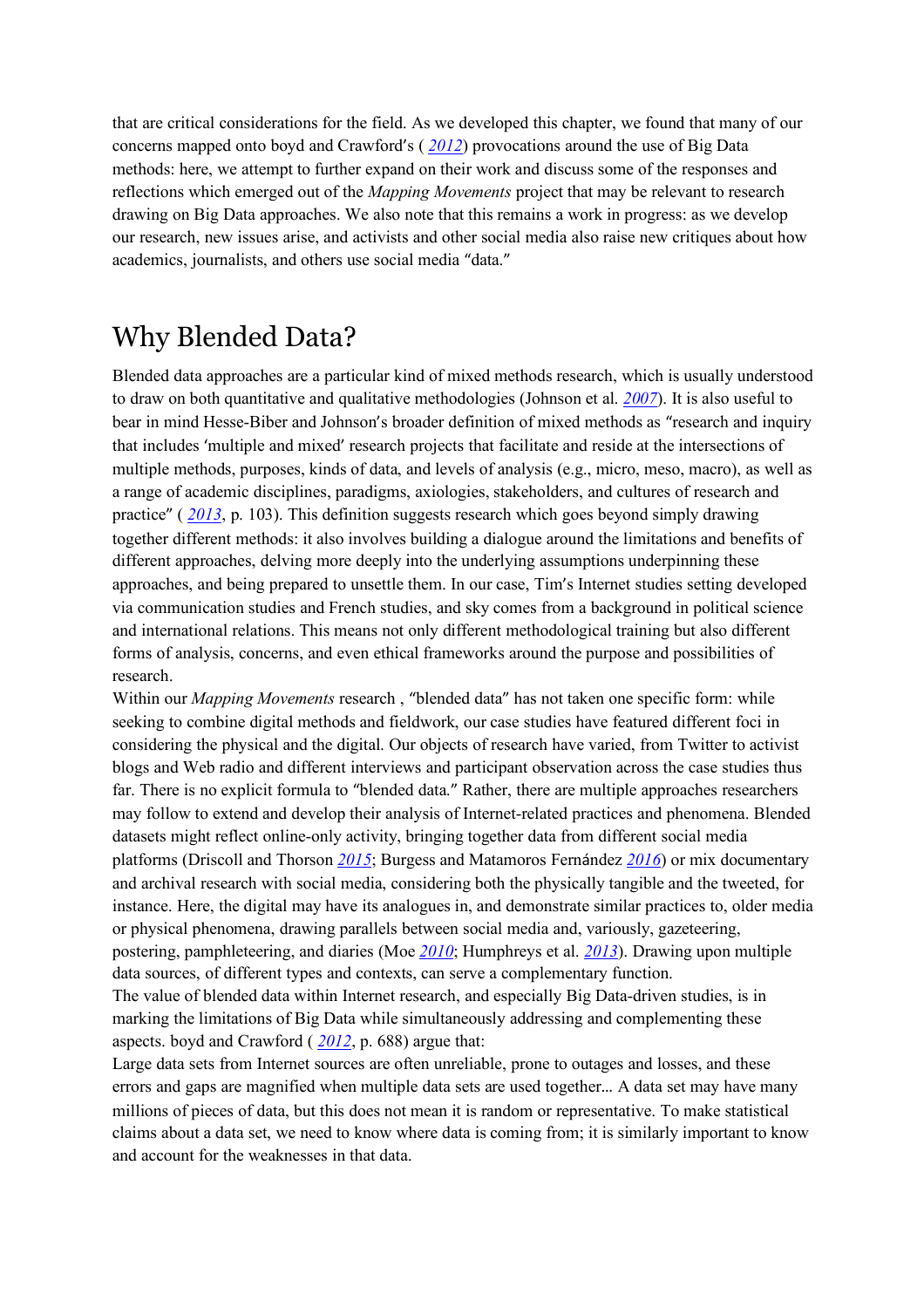Addressing these challenges and limitations can be done *within* the data-gathering, but it can also be usefully done through blended data methods. These can serve to provide the context for online activity, to understand the motivations and decisions behind use and nonuse, and to include perspectives that are both important to the data yet not necessarily present within it. Blended data methods are one possible way of pursuing a "data-driven science" (in the broad sense of "science") – combining abduction, deduction, and induction (Kitchin *2014*). They can also encourage the crossdisciplinary discussions and collaborations which have been so fruitful in the development of Internet research as a field and which can lead to new paradigms, methods, and challenges.

#### From Big to Blended: Provocations and Responses

While Big Data as a concept has attracted extensive attention in Internet research and other fields, the scope of Big Data research can vary dramatically: what people are talking about when they talk about Big Data is not necessarily consistent. Indeed, we could ask how big the data has to be to qualify as Big Data. Mahrt and Scharkow ( *2013*) note that Big Data has been used in part to refer to datasets that require specialist analytical processes that are too extensive for standard or commonplace software, for instance, and which within social media research may feature data points (such as tweets) numbering in the millions. However, the sheer volume of data is not the only factor that might contribute to a Big Data study – and indeed, size is not everything. Arguing that Big Data is perhaps a misnomer, boyd and Crawford ( *2012*, p. 663) write that "Big Data is less about data that is big than it is about a capacity to search, aggregate, and cross-reference large data sets."

Accompanying the rise of Big Data has "emerged a system of knowledge that is already changing the objects of knowledge, while also having the power to inform how we understand human networks and community" (boyd and Crawford *2012*, p. 665). Rather than just being a descriptor for research involving large-scale and predominantly quantitative analysis of populations and their activities, Big Data now represents more than the objects of research. As Crawford et al. outline, Big Data can be variously considered as "theory, practice, archive, myth, and rhetorical move" ( *2014*, p. 1665). We can conduct Big Data analyses of online activity (and other subjects) and follow principles of Big Data in how we frame and design our research – and indeed the wider Big Data context (not just within Internet studies) brings with it its own conventions, associations, hopes, and fears (see Puschmann and Burgess *2014*).

What is clear is that Big Data refers not just to the datasets themselves – the role of researchers in constructing Big Data needs to be recognized. Vis ( *2013*) underlines that Big Data does not describe a set, pre-existing object: "Things are up for grabs so to speak, before the emerging ideas about Big Data become codified and institutionalised. There is therefore an urgent imperative to question the mechanisms and assumptions around Big Data." Similarly, the role of data providers in structuring what researchers can and cannot do, and what they are able to study, should not be ignored – this refers to what is obtainable via APIs and the terms of service introduced by individual platforms (and the politics of these platforms; see Gillespie *2010*; Langlois and Elmer *2013*) and also to what researchers are technically capable of doing. At the same time, though, and as will be outlined below, there's a risk that the privileging of automated processes for capturing data from APIs (which might then be studied from Big Data-related approaches) overlooks and negates other means for data to be collected, provided, or interrogated (Vis *2013*). While there is obvious value in long-term collection of data from populations of social media users, as a source for baseline analyses and providing context for smaller-scale analyses, the ways in which Internet research has responded to questions of Big Data and its common trends and approaches are not without their critiques or limits. Indeed, the data rush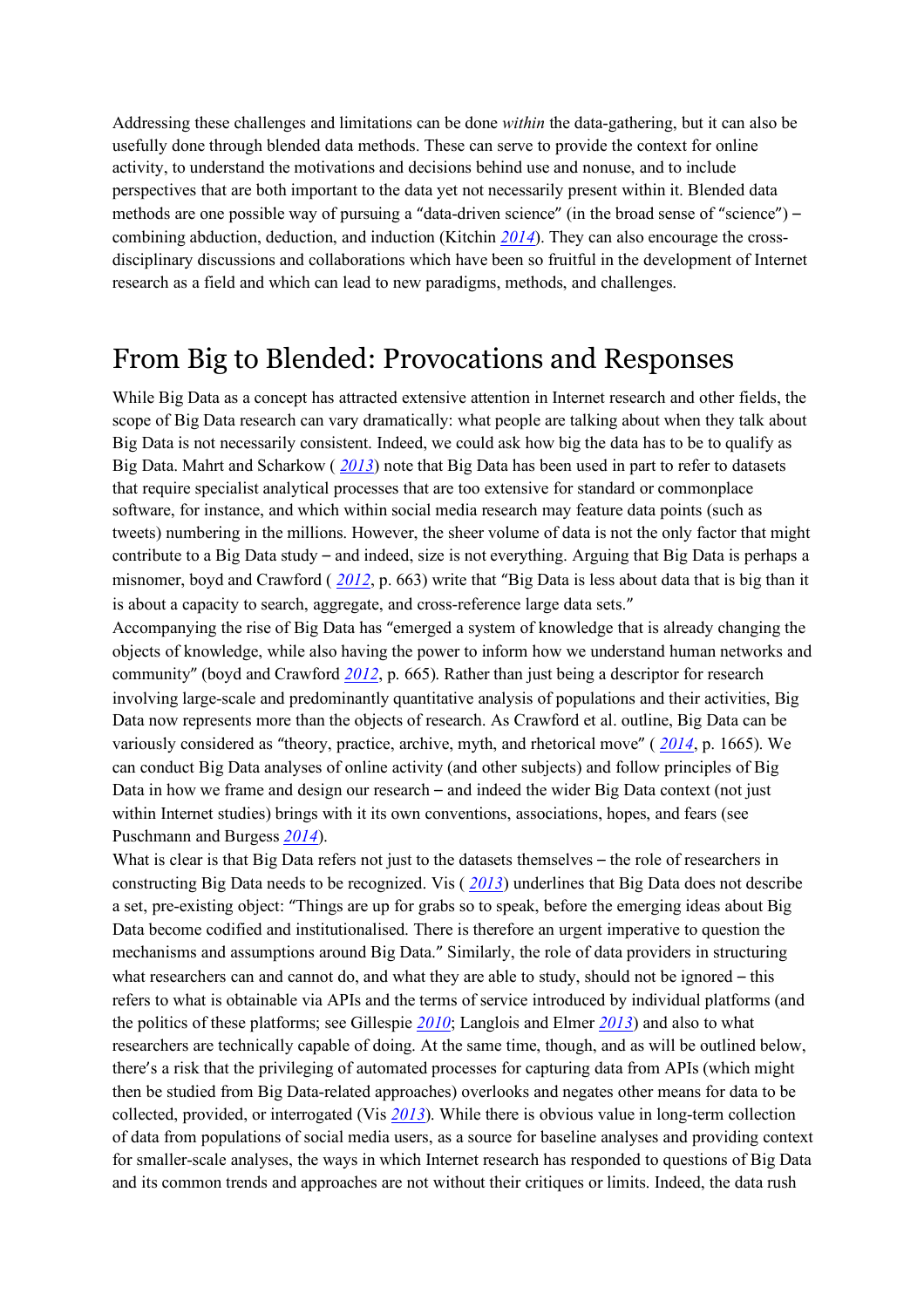noted by Mahrt and Scharkow ( *2013*) has not been evenly distributed across social media platforms or practices.

In response to the rise of Big Data studies, especially within Internet studies, danah boyd and Kate Crawford set out key provocations for Big Data research, arguing that "Big Data creates a radical shift in how we think about research" ( *2012*, p. 665). In particular, their critiques address the impact of Big Data on the definition of knowledge; that claims to objectivity and accuracy are misleading; that bigger data are not always better data; that when taken out of context, Big Data loses its meaning; that just because it is accessible does not make it ethical ; and that limited access to Big Data creates new digital divides. We use these critiques as foundation for our consideration of blended data, responding to the main challenges and questions raised by boyd and Crawford within an updated social media environment and the specific context of social movement research.

## Big Data Changes the Definition of Knowledge

Big Data is not just about a quantitative shift in the volume of data analyzed: the first provocation that boyd and Crawford raise regarding Big Data relates to the ways in which it, as a system of practices, is "changing the objects of knowledge," creating "a radical shift in how we think about research" ( *2012*, p. 665). Zizi Papacharissi, in her reply to boyd and Crawford's work, argues that we should draw on Sandra Harding's discussion of situated knowledges to understand Big Data as shaped by a greater social reality that it also reproduces (Papacharissi *2015*, p. 3). We might, then, query Big Data's relationship with neoliberal capitalism (Qiu  $\frac{2015}{10}$ , p. 4), the assumptions Big Data methods are based on, and the forms of analysis that they strengthen or undermine. Part of this involves remaining critical of "an arrogant undercurrent in many Big Data debates where other forms of analysis are too easily sidelined. Other methods for ascertaining why people do things, write things, or make things are lost in the sheer volume of numbers" (boyd and Crawford *2012*, p. 666). Using blended data methods – or even carefully considering whether to use blended methods – offers a partial balance to this: it invites us to think more critically about which methods, and which kinds of data, are most appropriate for exploring a particular set of questions, destabilizing claims that a particular set of methods are more "objective."

Hesse-Biber and Johnson ( *2013*, 2014) argue that combining different methods – and debating the best ways in which to combine methods – results in a turbulence which "provides the space for innovation and productive dialogue across our methods and paradigmatic standpoints. It is in the gaps between points of view where we may go after new knowledge(s) and newly emergent practices and designs. Such a turbulent environment asks each of us to be reflexive on our own researcher standpoint and be open to dialogue across our paradigmatic and methods comfort zones." Blended methods can, and should, also lead to deeper challenges to how we think about research: "Can a researcher trained in qualitative methods with interpretative philosophy practice postpositivism? Can a postpositivist practice an interpretive method?" (Hesse-Biber and Johnson *2013*, p. 105). These are not simply abstract questions: they have direct consequences for the ways in which we carry out our work and for the ways in which we understand our positions as researchers.

In our case, combining Big Data methods with participant observation and in-depth interviews raised questions about the relationship between "researchers" and "participants" that are rarely asked in Internet research which focuses purely on quantitative methods. For example, during fieldwork, it is common to try to make one's presence as a researcher visible, at the same time as attempting not to disrupt events. This raised questions about how to shift the same practice online: how would we make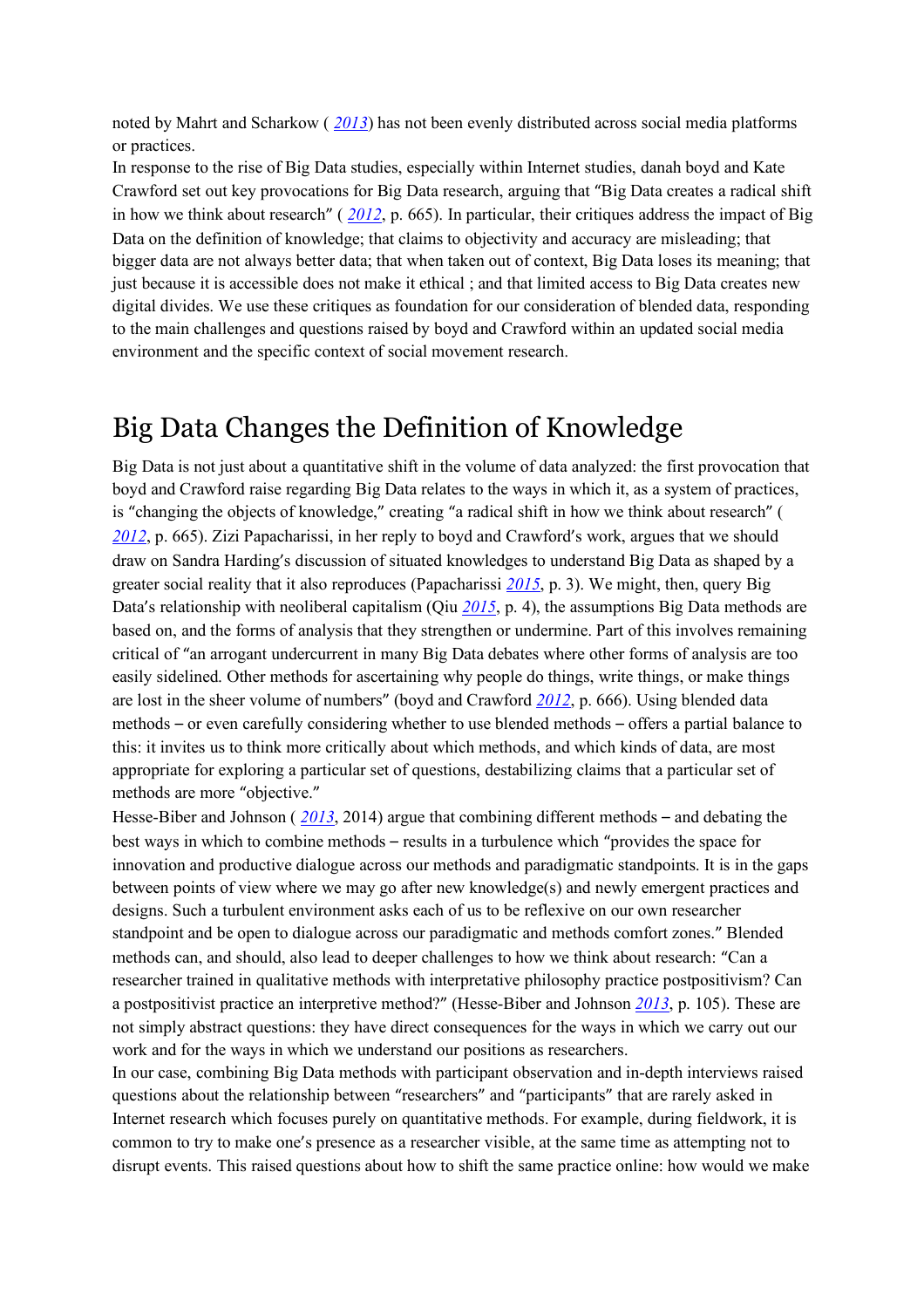it visible that we were collecting data around particular hashtags? What would we do if people using those hashtags challenged our data collection? These are ethical questions, and they are also questions which speak more deeply to the assumptions around how research works, what its purpose is, and what our roles are as researchers: considering these issues undermines assumptions around the subject/object dualism of much research and involves trying to build a different relationship between researchers and "participants" (or between researchers and "data"). Making data-gathering on spaces like Twitter visible opens researchers up to discussion and critique and hints at the possibility that they (or rather, *we*) may have to consider abandoning or significantly restructuring work on particular topics. Blended data methods also frequently require stepping away from one's position as a "researcher" and into participation, which often builds emotional lived experiences and connections (Reger *2001*). Attending meetings and protests, arguing with "participants" (or friends) late into the night about tactics, and sharing experiences of tension and threat give one a very different emotional relationship to your "data."

Similarly, even for researchers not directly involved in fieldwork, there is a different sense of emotional involvement and connection when you're not just collecting data on an event but rather collecting data with extended personal connections: this includes data specific to the fieldwork, such as a protest that your colleague (and, usually, friend) is attending, but also studies which are focused on a location with personal significance or writing about events, crises, and protests that other friends and colleagues have been affected by (apparent in such cases, for us personally, as the Boston Marathon bombing and London riots and natural disasters in Japan and Australia). In such examples, it is hard – or impossible – to become an objective voice studying relevant data; yet this lack of (emotional) distance from this setting may also allow for further (or different) questions and depth to the analysis, based on personal interest and familiarity, than might result if coming to the subject without prior contextual knowledge.

## Claims to Objectivity and Accuracy Are Misleading

Big Data methods are often seen as more objective than qualitative methods. Kitchin and Lauriault ( *2014b*, p. 4) argue that the pieces of information we have come to see as "data": are viewed as being benign, neutral, objective and non-ideological in essence, reflecting the world as it is subject to technical constraints ... the terms commonly used to detail how data are handled suggest benign technical processes: 'collected', 'entered', 'compiled', 'stored', 'processed' and 'mined.' boyd and Crawford ( *2012*, p. 667) note that this kind of analysis is often juxtaposed with a supposedly more subjective process of qualitative research: "there remains a mistaken belief that qualitative researchers are in the business of interpreting stories and quantitative researchers are in the business of producing facts." However, this division between "fact-based science" and "subjective humanities" is one that has been challenged on a variety of fronts, including by researchers within science and technology studies and technoscience studies.

"Data," including Big Data, is constructed through processes which are subjective and political. For example, Twitter's Data Grants program (Krikorian *2014*) simultaneously acknowledged and attempted to address the difficulty researchers face in using Twitter's public, historic data to tackle "big questions" and allowed Twitter to manage access to their data. (Twitter's Data Grants program ran once, in 2014: six projects were awarded grants, from 1300 submissions. At the time of revising this chapter in 2017, no repeat of the scheme had been announced.) "Data" might be the focus of research simply because it's available, which shapes the questions that we can ask about it (Vis *2013*),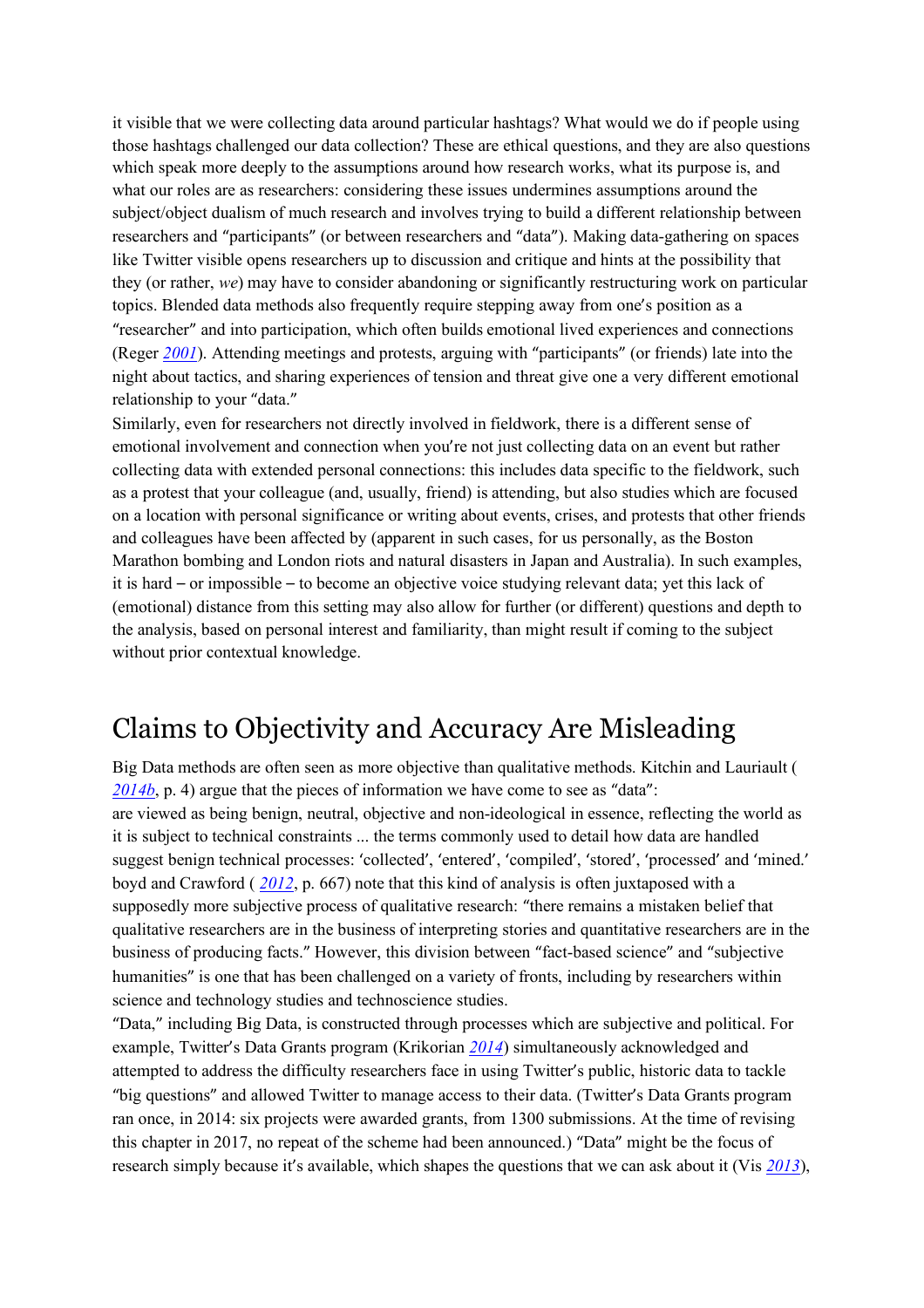and it is essential to recognize and address the limits of these datasets (especially through additional methods) rather than just accept them as "this is what (and all that) we can do" or to just do what is easiest and quickest: as Mahrt and Sharkow note on the availability bias of Big Data studies, "Rather than theoretically defining units of analysis and measurement strategies, researchers tend to use whatever data is available and then try to provide an ex-post justification or even theorization for its use" ( *2013*, p. 25). Data is also co-produced through the tools available for data analysis, many of which are developed to meet commercial needs. And, of course, Big Data methods still require interpretation and framing: "We are on a mission to make a point about the data we made... we tell stories about the data and essentially they are the stories we wish to tell" (Vis *2013*). The comparative ease of access for gathering and analyzing data from Twitter has not just contributed to this platform's prominence within the existing literature, but the development of common methods and research designs has also led to extensive studies of similar topics. Elections and political communication on Twitter or the live-tweeting of television shows, sporting contests, and breaking news are wellrepresented by research. While this has clear benefits in affording comparative research between different types of event, audience, and national context, it is also important to consider the practices and discussions not featured here, including the everyday and the banal which might not, for instance, employ common hashtags or keywords to denote relevant content.

This includes practices that subvert or circumvent standard approaches and affordances and that use different mechanisms for sharing content: while quoting tweets via textual means is obviously visible in (automated) textual analysis of Twitter data, posting screenshots of tweets to present them in image form creates different methodological and analytical concerns. Given the importance of visual documentation of comments to controversial and sensitive subjects, recording evidence of tweets before they are deleted within contexts where, for instance, sexist remarks and rape threats are prevalent (Rentschler *2014*; Consalvo *2012*), it is important not to overlook these elements. Vis ( *2013*) argues that, rather than being a "discarded data object" because of their unsuitability for existing analytical processes, new methodological innovation is required to include the visual – and the mixed media – aspect of social media activity within research (see also Highfield and Leaver *2016*). There are further practices which demonstrate active resistance and subversion of the norms and tropes of social media platforms and to avoid making explicit connections with specific users or topics (but where connections are implied through subtext), as outlined by Tufekci ( *2014*), and using hashtags ironically or with deliberate misspellings or editorializing, to avoid the structural connection to wider, contested topics.

This is not to say that studying hashtags or networks of users is the wrong approach – there is a lot to be gained from this type of analysis, and of course we acknowledge that our own research has prominently featured these methods. Blended data offer one way to overcome various critiques and limits of Big Data – and online data-only – studies, to move beyond quick and easy analyses of social media data to explore context, motivation, and individual practices and behaviors within these settings. These methods have the potential to make resistant and subversive practices more visible. In our research, interviews, participant observation, and qualitative analysis of online practices highlighted a number of practices that might otherwise have remained hidden. These included the purposeful use of misdirection online as a response to ongoing surveillance and activists' exploration of platforms such as Pinterest which were beyond the purview of our quantitative data-gathering. Our methods also exposed us to prompts to consider our own positions, as activists took the opportunity to ask us (and sky in particular) about our politics and our relationships with movements and academia. Blended methods – and the interactions with other academics and "participants" that they frequently expose us to – offer the potential to highlight and revisit the subjective, constructed nature of Big Data research; they open the range of potential questions we might ask of a set of data and invite us to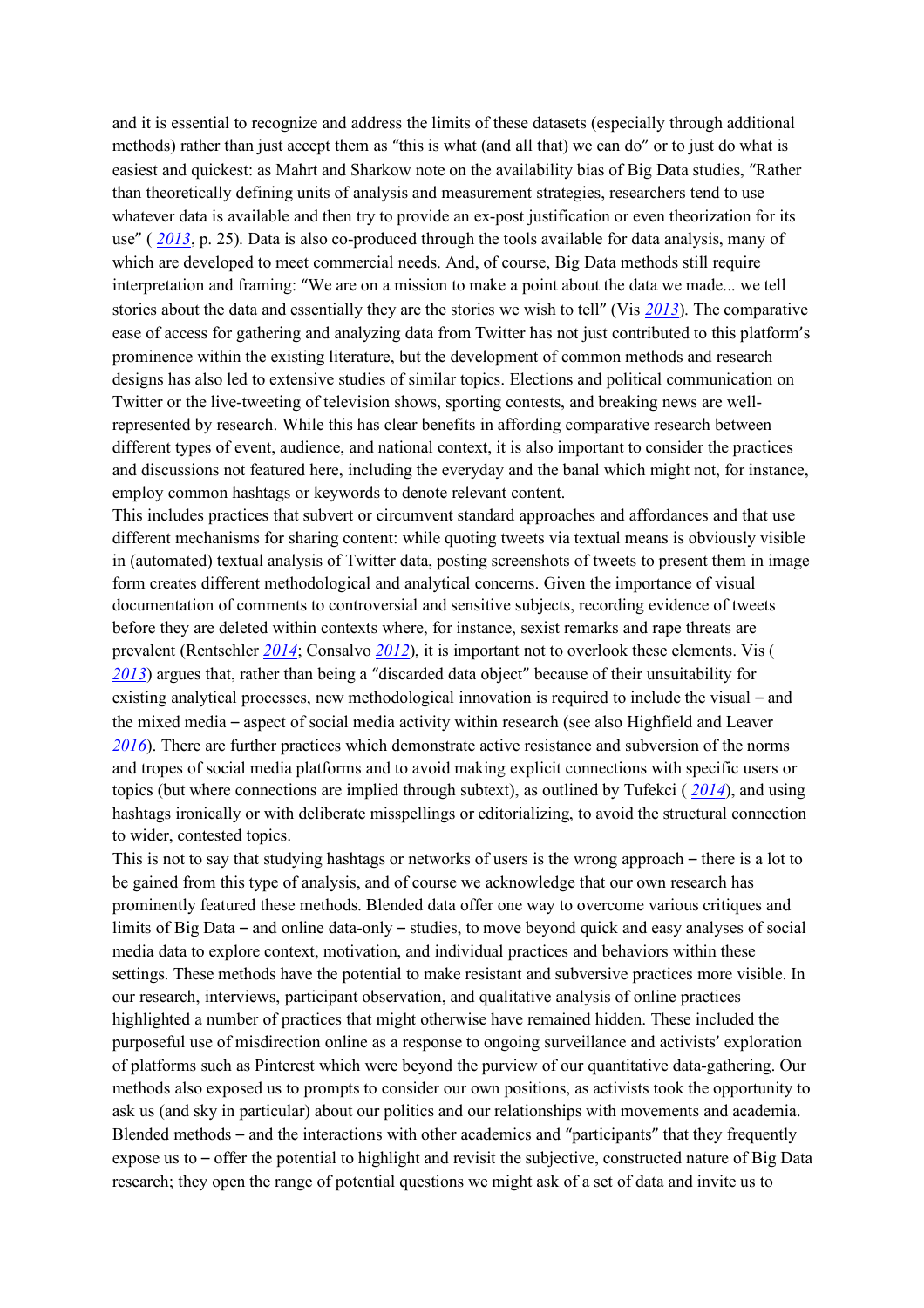consider more fully the ways in which we are making choices about the particular stories we are choosing to tell (or not to tell).

#### Bigger Data Are Not Always Better Data

Closely related to concerns about a false presentation of "objectivity," there is a temptation to think that more data will be better data: that an analysis of thousands of tweets, posts, videos, or tags will yield more meaningful and objective results than a smaller sample or qualitative material. Sampling issues are particularly of concern here: as boyd and Crawford ( *2012*, p. 668) note, "Just because Big Data presents us with large quantities of data does not mean that methodological issues are no longer relevant. Understanding sample, for example, is more important now than ever." This is especially apparent when it comes to data drawn using automated processes through platform APIs or where visibility is partly determined by algorithms and/or choices which the researcher might not have been privy to (or conscious of making). Much Twitter research, for instance (our own included), uses the Streaming and Search APIs to locate relevant content based on hashtags, keywords, or other elements. However, these APIs are not providing *all* the relevant data: unless a researcher has access to Twitter's full data stream – something which is financially beyond many researchers without institutional funding – then their results are only a sample of Twitter activity, which they have not actively determined (for a full comparison of API results and rate-limiting, see Morstatter et al. *2013*; González-Bailón et al. *2014*). This becomes a particular methodological caveat for analysis of largescale and trending topics, for the more popular a subject (in terms of volume of tweets), the more posts will be missed from automated data capture.

Similarly, the impact of platform policies and algorithms on user activity as well as research should not be overlooked. While features like Twitter's Trending Topics list or Facebook's News Feed are key elements of the user experience of these platforms, the mechanics behind determining what counts as trending or which content to display is not known to the user or to researchers – and the algorithms change, as do other architectural and aesthetic aspects (Bucher *2012*; Van Dijck and Poell *2013*; Ananny and Crawford *2016*; Duguay *forthcoming*). (Algorithmic decision-making and platform design has taken on increasing prominence following the 2016 US Presidential election, where the automated promotion of fake news on Facebook and questions of echo chambers, filter bubbles, manipulation of social media metrics and gaming algorithms, and algorithm-determined exposure to content and views took on popular and political dimensions (see Duguay *forthcoming*; for a full examination of media manipulation in the 2016 election, see Marwick and Caplan *2017*). Questions about algorithms, surfacing, and visibility have long-standing relevance to many platforms and have been invoked in various controversies and problematic behaviors (see, e.g., Massanari *2017*).) Tarleton Gillespie ( *2014*) has described "calculated publics," the result of user actions and decisions as determined by the algorithms of platforms: these processes may allow the identification of groups of users discussing a common topic, for example, yet as Gillespie notes "these algorithmically generated groups may overlap with, be an inexact approximation of, or have nothing whatsoever to do with the publics that the user sought out" ( $\frac{2014}{10}$ , p. 189). The publics presented by individuals and by algorithms are of course also shaped by practices, communities, and users whose presentation, identity, and activities are influenced by external factors beyond the online setting (and which are realized and challenged in various ways on social media), including race, gender, sexuality, class, and religion (among others); these are not necessarily obvious or apparent within large-scale, surface-level analyses. (What are also critical to note here, though, are the assumptions and biases within the algorithmic, machine learning, and platform development processes, which lead to situations where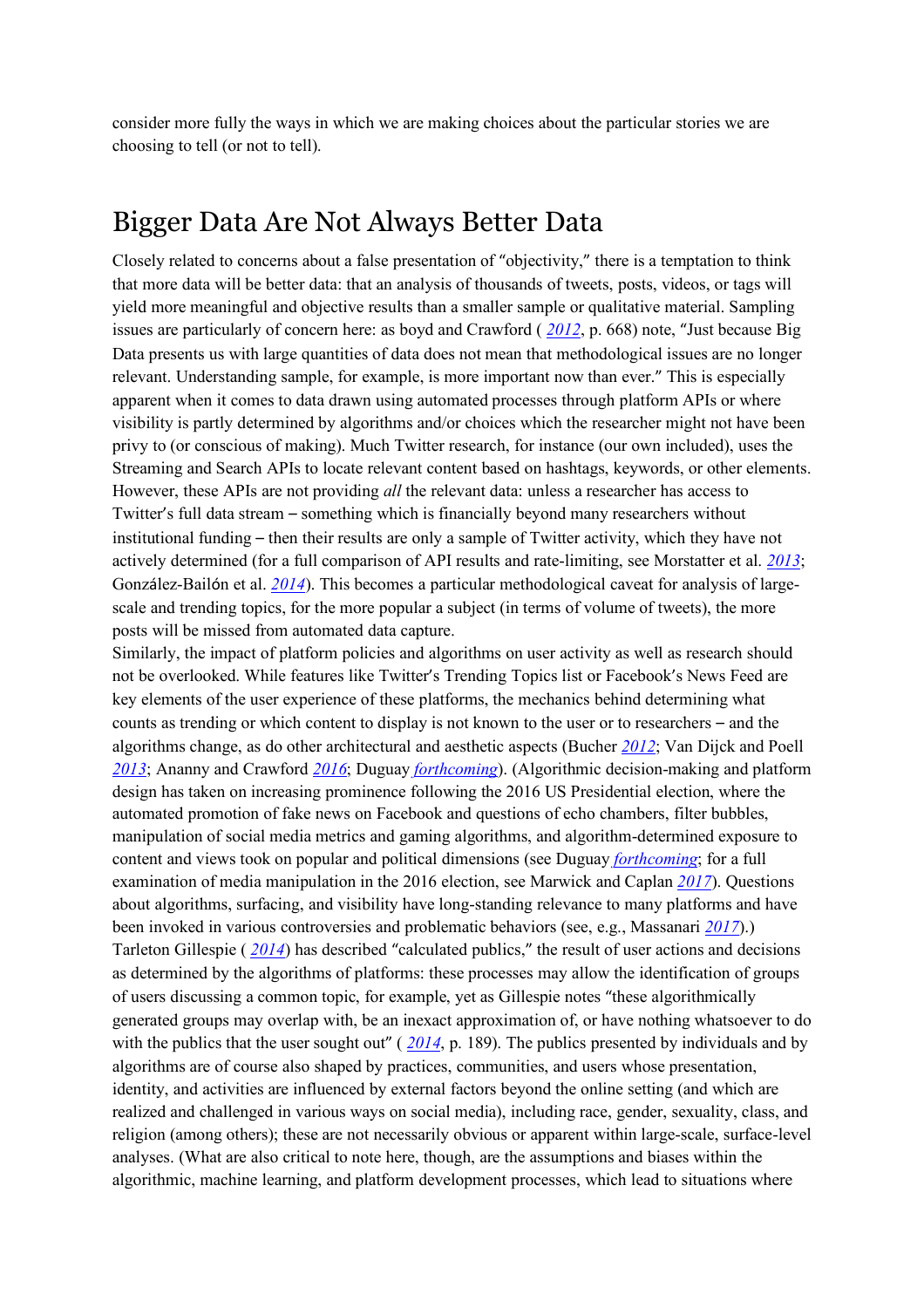digital media (intentionally or not) highlight structural inequalities around race or gender, for example (see Noble *forthcoming*).)

The impact of algorithms and black box processes on social media research sampling is twofold: first, what data is returned in searches and automated captures is often determined by factors beyond the researcher and second, algorithms influence what individual users are seeing and responding to on these platforms – yet this information may be lost to researchers looking at isolated posts, statuses, or tweets after the fact. It may not simply be a case of noting how social media data are representative (or not) of a given population but also of highlighting the multiple factors influencing what data are being studied. In the same way that Baym ( *2013*) highlights benefits and shortcomings of various social media metrics – including the question of audiences and intentionality for user activity – we reiterate here the need to acknowledge how data has been sampled and to not treat all samples as shaped by the same factors.

A blended data model can do more to show us the gaps in our research: it can tell us which methods are "better," what we're missing, and where we might need to complement the existing data. As Mahrt and Scharkow suggest, despite issues around sampling with large-scale social media datasets, "the collection of Big Data can also serve as a first step in a study, which can be followed by analyses of sub-samples on a much smaller scale" ( *2013*, p. 24). However, issues of sample selection do not disappear when using blended data. For example, social movement research often relies on a process of snowball sampling to gain contact with participants, which can lead to skewed demographics, and particularly to a focus on more accessible or visible participants (such as those who speak English or who are considered leaders within a movement). No single method is perfect, but blended data can both bring to light and partially address sampling biases.

Interviews and fieldwork carried out during *Mapping Movements* showed us gaps in our online data we might never have been aware of otherwise. In Oakland (Croeser and Highfield *2014*), participants emphasized the importance of organizers who were present on the ground but completely absent from Twitter (and therefore from our datasets). They also discussed strategic nonuse of Twitter and other platforms, as activists involved in Occupy tried to evade government surveillance. Similarly, our interviews in Greece (Croeser and Highfield *2015a*) showed that many activists modified their use of social media to avoid surveillance. They also eschewed the use of some online platforms because they were seen as out of alignment with activists' goals. We also note that the use of blended methods helped to address an additional gap in our research in the case of the Greek research: interviews not only brought to light important omissions in the data we were collecting they also helped to fill the linguistic and cultural gaps in our work, with participants translating ideas and concepts that we may otherwise have missed. For example, if we had only based our research on the online data available (and comprehensible) to us, we might not have understood the important distinction that many Greek anti-fascist activists make between the political left, autonomists, and anarchists. Finally, fieldwork during the 2013 World Social Forum provided a very different picture of the space of the forum than our online analysis did. While online analysis showed hashtagged commentary and contributions prominently featuring international organizations, movements, and independent media (including European Occupy sites and global justice groups), participant observation made it clear that the physical space was much more contested, with anarchist graffiti in particular spreading out across the days to reclaim the forum from more reformist perspectives. In each of these cases, limiting our research to Big Data methods would have left important gaps in our understanding. While single-platform or hashtag-specific studies can be useful points of entry into studying the relationship between social movements and social media (or myriad other topics), since we completed our *Mapping Movements* fieldwork, there have been additional studies that combine multiple perspectives and sites of research to provide more rounded understandings of contemporary activism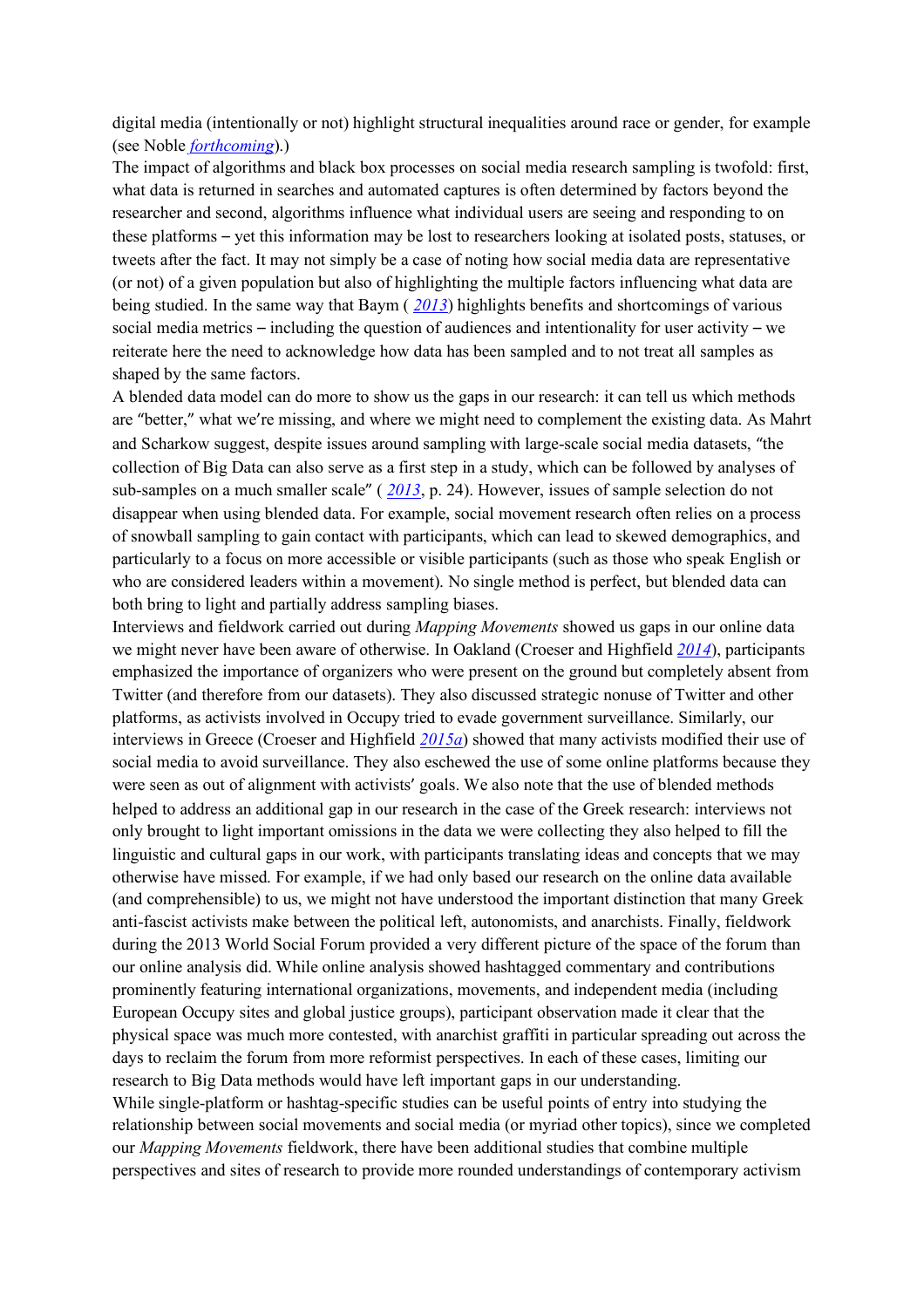and digital media. The "Beyond the hashtags" report by Freelon et al. ( *2016*) drew on "40.8 million tweets, over 100,000 web links, and 40 interviews of BLM activists and allies" in its analysis of the Black Lives Matter movement. Here, while Black Lives Matter is a key example of a movement making extensive use of social media, to study social media content alone severely limits what is available for analysis, even when that is a dataset of more than 40 million tweets. Social media-only research may also restrict what can or cannot be said, whether due to the technical limitations of platforms or the publicness of the particular spaces chosen. As with our research, adding participant interviews to the study allowed Freelon et al. "to better understand [activists'] thoughts about how social media was and was not useful in their work" (p. 10). Similarly, Zeynep Tufekci's ( *2017*) detailed examinations of protest and digital media draw on extended participant observation and interviews to offer insight into social movements and technology, from Egypt to Turkey to the USA.

#### Taken Out of Context, Big Data Loses Its Meaning

The caveats that accompany rich, big social datasets include acknowledging the loss of context and recognizing the artifice of the researcher's context imposed upon the research object. Considering a dataset organized around a specific hashtag, for example, brings together diverse comments and users which otherwise might have nothing in common and no awareness of others featured in the same space. Context is determined by the presence of the chosen hashtag, yet the reasons and meanings behind the hashtag's inclusion in a given tweet may be lost. For political subjects, this can mean losing important contextual information about an individual's own views on a given issue, which might not be apparent in a single tweet but outlined in their surrounding comments and supporting information. Identifying sarcasm, irony, and other ways of presenting views which might hide or obscure an individual's own views – when read in isolation – are further challenges here. The many ways in which language can be used and adapted are particularly important to communication by different groups. Sharma, for instance, studied "Blacktags" – hashtags associated with Black Twitter that are "expressive of everyday racialized issues and concerns" (2013, p. 51) and make use of slang, humor, and other linguistic elements in their presentation; as part of their discussion, Sharma interrogates how such tags may become popular and widely shared (including receiving attention, positive or negative, from individuals and groups outside of those initially using the hashtag), as a result of connections between users and platform algorithms. The context of Black Twitter also raises important considerations about race, visibility, and researcher/analytical biases (among other questions), as noted by Brock ( *2015*): while the marker of "Black Twitter" is used to describe social media practices and communities of, especially, Black Americans, the use of this descriptor is also been criticized for potentially ascribing a singular identity or practice to a diverse (and already marginalized) population (see also Brock *2012*; McElroy *2015*; Ramsey *2015*). Furthermore, as Freelon et al. note within the context of Black Lives Matter, "'Black Twitter' is a widely-discussed cultural phenomenon that overlaps with BLM but remains distinct from it" (p. 8). They also underline that "Black Lives Matter" itself can also represent, variously, the wider movement, the specific organization, and the social media coverage and campaign of #BlackLivesMatter; these have crossover but are not entirely synonymous – yet the nuance here could be lost when taken out of context. In these cases, and many others, then, there is a risk of Big Data analysis imposing homogeneity on diverse practices, overlooking individuals' intentions and contexts for their remarks. Decontextualizing social media data can also remove external and personal motivations behind comments, masking the political, social, cultural, temporal, and other factors which may lead an individual to tweet or post a particular remark.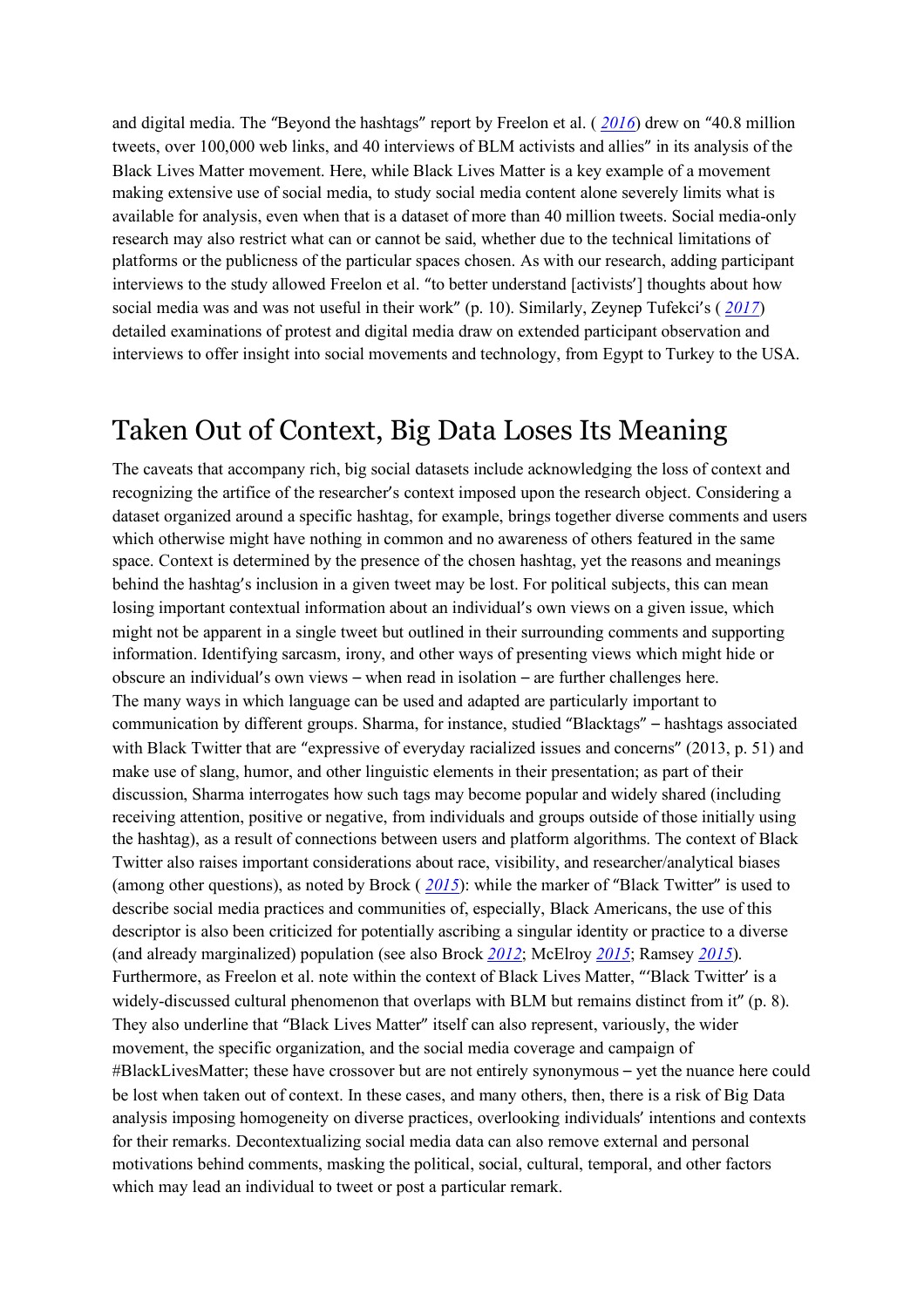Furthermore, there are diverse practices and interests apparent within datasets and discussions organized around a particular subject: single hashtag studies, for instance, use a specific marker to identify relevant content, but this does not mean that all comments featuring the hashtag are covering the same topic. In our analysis of Twitter around the Occupy Oakland movement, the #oo hashtag was used for multiple purposes and co-occurred with other hashtags denoting, variously, specific protests, other branches of the Occupy movement, meetings, and local authorities and events. Not all users tweeting about #oo used these other hashtags, though: the risk of homogeneity is apparent here, as for some users Occupy Oakland was actually a peripheral topic – since they were not in Oakland or discussing that branch specifically – while others were directly discussing it. Similarly, Burgess et al. ( *2015*) describe the hashtag as a "hybrid forum," where diverse coverage and practices are apparent within an ostensibly overarching, common context. This diversity, though, is revealed and interrogated more fully through a blended methods approach than purely quantitative processes and backed up with further blended data by combining social media analysis with, for instance, interviews and surveys of participants. Of course, not all Big Data analysis is quantitative – and not all quantitative research features Big Data – and we are not saying that focusing on Big Data is wrong: by definition, this research offers huge potential because of the richness and scope of its datasets, providing extensive resources to research. Similarly, while the wealth of Twitter research provides rich detail into particular contexts and practices on this platform, Twitter is not a representative of "social media" or "online communication" overall. There are many options available here and no one solution or template for analysis.

A secondary form of blended data is suggested here, then: studying different platforms and apps, beyond the major, general spaces like Twitter and Facebook, and especially a focus on platform use in concert. Users employ different platforms for different purposes, communicating with networks of friends and followers that may overlap considerably but are not entirely the same, and information and content spread between platforms. To investigate this extended coverage and activity, Driscoll and Thorson ( *2015*) outline approaches to identifying and analyzing topical content across platforms, based on links made to common content and thematic overlap in tweets and posts on Twitter, Facebook, and more, among other potential means of exploring social media activity beyond the single platform context. The issue mapping of sociocultural controversies by Burgess and Matamoros Fernández ( *2016*), too, extends existing methodologies to undertake cross-platform tracking of topics and identify cultural dynamics at play within, but also across, popular platforms. By following particular media objects, actors, or themes across digital media, these approaches allow for greater awareness of the different cultures and practices on particular platforms and the involvement of the platforms themselves in shaping activity and discussion (see also Matamoros Fernández *2017*). The risks of loss of meaning and context in big social datasets also extend to the various groups and communities – and isolated individuals – contributing around a given topic or event. This is not just apparent online, of course: within the *Mapping Movements* context and the study of activists and social justice, "social movements are inherently multifaceted, fluid, and messy" (Croeser *2015*, p. 77), drawing together diverse themes, groups, and perspectives. Implying singular topical relevance or adherence within a big dataset ignores this messiness. Blended data provides further context to the analysis: it does not provide *all* the contexts but at least addresses some of the imbalances apparent here.

#### Just because it Is Accessible Does Not Make it Ethical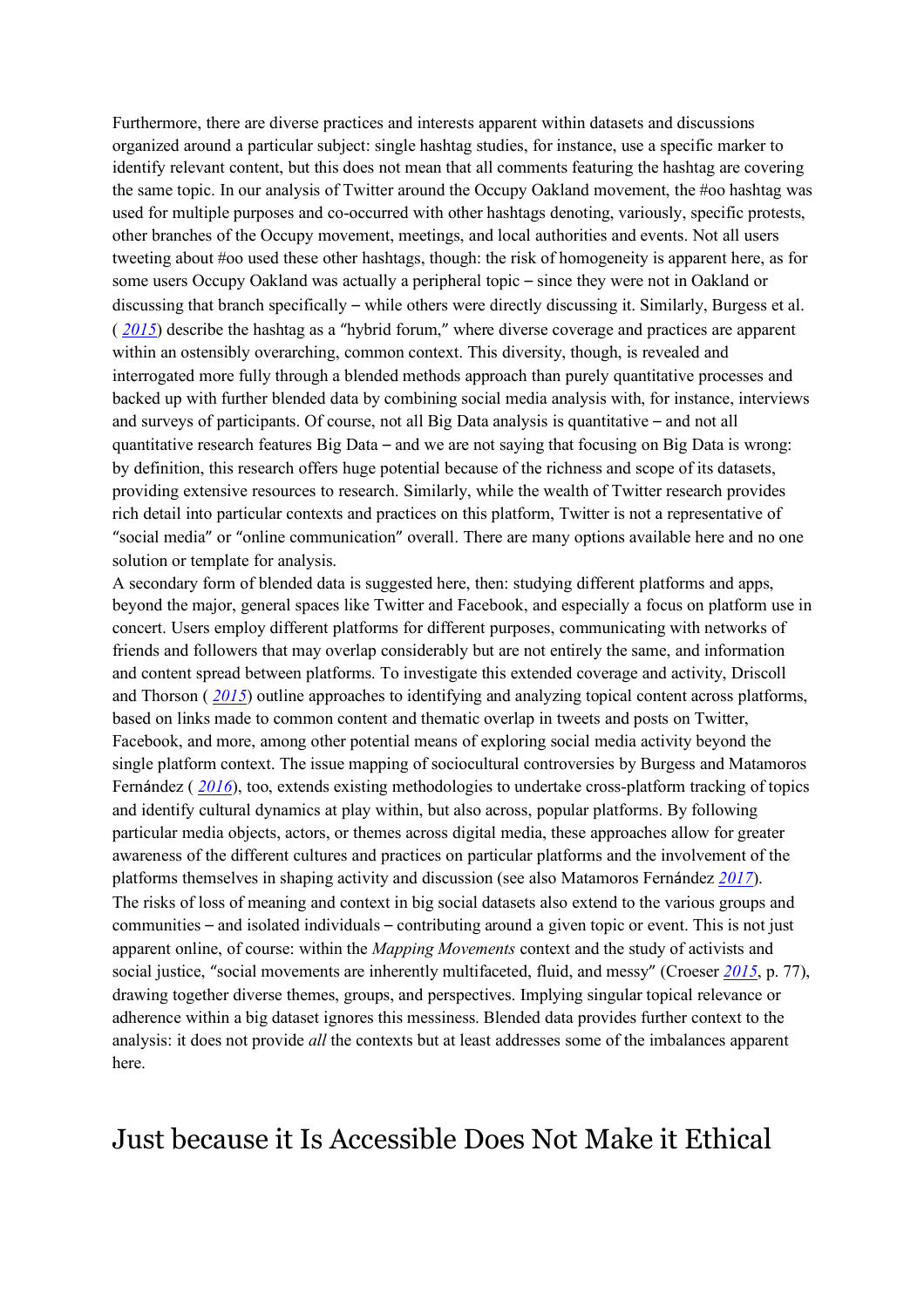Gathering social media data comes with a number of ethical challenges. Ethical issues with gathering social media data are often addressed in the context of highly politicized and risky topics, such as participation in social movements. Big Data methodology can alleviate some of the concerns associated with using such data by, for example, de-identifying content, although, as we note elsewhere at greater length (Croeser and Highfield *2015b*), ethical challenges remain in these cases. However, even collecting data on more quotidian topics can be ethically problematic. As Mahrt and Scharkow note, "basically all Big Data research is based on the assumption that users implicitly consent to the collection and analysis of their data by posting them online" ( *2013*, p. 26), which is not an assumption we should take for granted. Rather than simply accepting the ways in which social media companies are resetting the boundaries of privacy to push the "radical transparency" that their business model relies on (Raynes-Goldie *2012*; Hoffman *2014*), researchers need to think carefully about what it means to turn people's posts about their lives, or their everyday and mundane conversations, into "data." Vis ( *2013*) notes the links between the "synoptic view" of users that Big Data researchers, social media companies, and those developing data-collecting tools adopt in the production of "data." Similarly, Anita Chan argues in her response to boyd and Crawford's work that we need to be particularly alert to the dangers of collaborations between academics and corporations offering access to private data pools and to the ways in which this might encourage a view of users "less as physical, embodied 'subjects' with rights and obligations for protections, than as data opportunities for experimental extractions" (Chan *2015*, pp. 3–4). It is useful to take this as a prompt to explore some of the deeper ethical issues involved in the use of Big Data methods on social media. One of the first concerns related to the ethics of online research concerns the kinds of data it is ethical to access. As Dorothy Kim ( *2014*) argues, academics (and in particular white academics) have often assumed that anything shared on Twitter – and other online spaces – is public, ignoring the "the contextual and historical background [necessary] to understand the long history of minorities and especially black men and women being used as data and experimental bodies for research and scientific experiments." Activists have criticized the appropriation of data, content, and analysis shared on social media. For example, Sydette Harry ( *2014*) talks about the urgent need for a better understanding of the ways in which marginalized groups, and Black women in particular, have been subject to data-gathering which becomes a weapon and which they cannot direct – or even participate in – themselves. In a case that highlights some of the failures of academia to properly address these issues, Lauren Chief Elk criticized the unattributed use of data developed by the Save Wįyąbi project in a funded student project and the lack of an appropriate response by the California College of the Arts (Steinhauer *2014*; Chief Elk *2014*). Even as we write this, we are aware that there is a danger that in drawing on work by activists discussing the appropriation of their analysis, we are repeating the same dynamic. We have attempted to address this by foregrounding and properly attributing the activists and academics who have led the conversation around the appropriation of their data while avoiding informal communications that seem intended for a more limited audience. Kim and Kim's ( *2014*) #TwitterEthics Manifesto, developed through a broader conversation on Twitter, sets the minimum for Twitter research at "credit, citation, attribution" but say that additionally academics "should ask each individual user on Twitter for consent. They should explain the context and the usage of their tweets." This is clearly impractical for most Big Data research on Twitter and other platforms. There are, however, some ways in which researchers can, at the least, make their data-gathering more visible, including by tweeting with the relevant hashtag (or in some other way reaching out to the community they're gathering data from). This not only gives users the opportunity to avoid using a particular hashtag or taking part in the community which is the subject of data-gathering, it also opens the possibility of dialogue and of critique. This may be uncomfortable at times for researchers: this kind of discomfort can be productive in rethinking the ways in which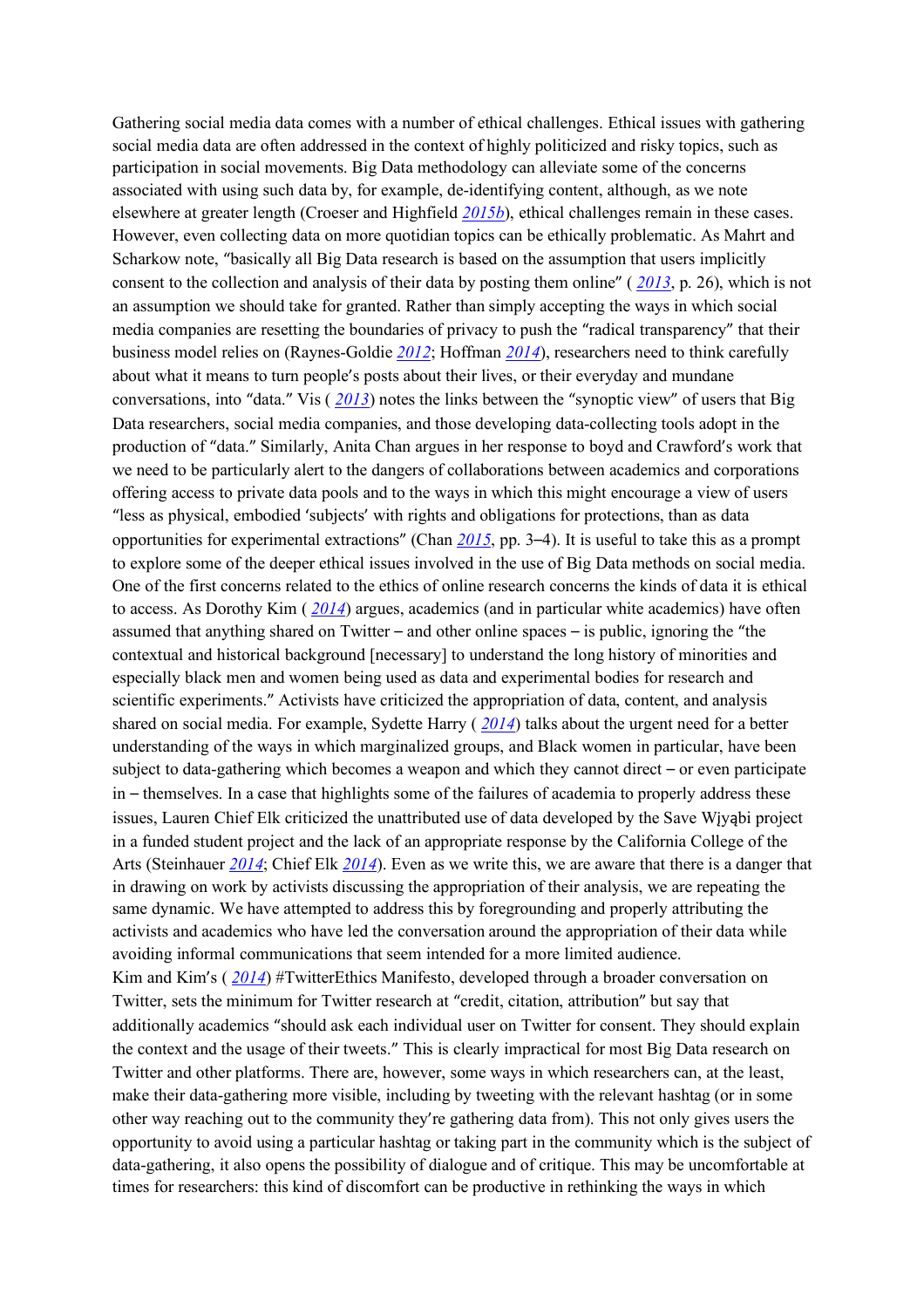academia is structured and the relationship between researchers and those whose data they draw on. In addition, some of Kim and Kim's other recommendations around building dialogue, recognizing the role of activists (as well as, or sometimes rather than) academics as experts, and seeking to build more radical research models may be applicable (Kim and Kim *2014*). Many of these mesh well with research approaches that attempt to challenge existing power structures within academic research, including social movement research which positions activists as experts (Chesters *2012*); critical, indigenous, and anti-oppressive approaches to research (Brown and Strega *2005*); and intersectional approaches (Collins *1989*; Cho et al. *2013*; hooks *2000*). Integrating these approaches into Big Data methodology can be further strengthened by drawing on blended methods.

Blended methods offer opportunities to further deepen our engagement with the ethical challenges of Big Data research. They are a potential means for addressing questions of ethics more generally within Internet research, including platform ethics (what is allowed on and by individual platforms, from Twitter to Facebook to Instagram to Tumblr) and the blurring of personal, private, and public across multiple levels of "publicness" (see Highfield and Leaver *2015*). Such considerations should take into account the information volunteered by social media users both deliberately and inadvertently – the presentation not just of automatically generated geolocation and other metadata, for instance, but also the tagging and visibility of other people in posts and photos or the other potentially revealing elements depicted in images. As part of this, the use and nonuse of social media, and subversive and unorthodox practices, can be identified and examined through blended data approaches. Within our *Mapping Movements* research, interviews have in part examined why activists might not use particular platforms, including for reasons of surveillance – information not necessarily available from a Big Data-only analysis. Awareness of these processes, which are clearly attempts to protect certain data from particular audiences, needs to be taken into account when considering which data researchers gather and what we publish.

Reflections on the ethics of Big Data research, and on the ways in which different research methods might lead to more engagement with participants (including the possibility that participants will raise critiques of researchers' methods or analysis), must extend beyond institutional ethics processes. As boyd and Crawford ( *2012*, p. 672) note, many ethics boards are not fully aware of the details of Big Data methodology or of the potential ramifications of Big Data. Internet research, and academia more generally, should also learn from important conversations being held among social media users about the ways in which privilege and surveillance structure the (in)visibility of different contents across platforms. This requires actively seeking out, listening to, and attributing the analysis of marginalized groups, including trans people, people of color, disabled people (We recognize this is a contentious term, and while we draw on disabled people's such as Stella Young's ( *2012*) understanding of their disability as socially constructed, we recognize that some people may be uncomfortable with or reject this model.), and women.

#### Limited Access to Big Data Creates New Digital Divides

Questions of access to data and tools, and understanding of Big Data analysis, are not purely methodological: they are also political. As Kitchin and Lauriault note, "Databases and repositories are expressions of knowledge/power, shaping what questions can be asked, how they are asked, how they are answered, how the answers are deployed, and who can ask them" ( *2014b*, pp. 4–5). The recent turn toward Big Data has implications not just for the kinds of research that we do but also for power structures within academia. Big Data methods – and the current enthusiasm for these methods – among other effects, exclude or discourage some groups from participation in research processes,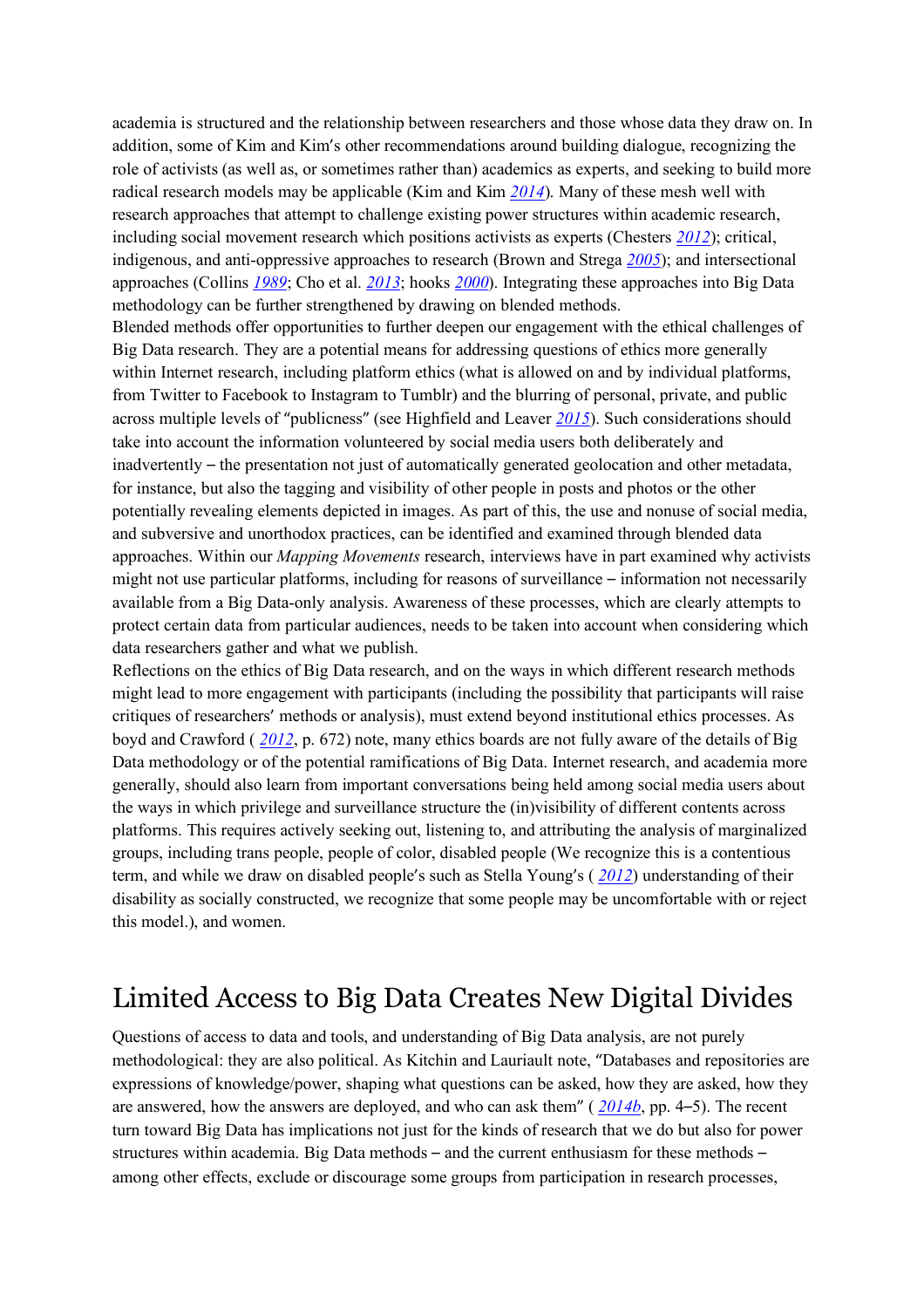open spaces for others who might previously not have been involved in Internet studies, and shift funding distribution.

The politics of social media platforms (see also Gillespie *2010*) contribute to such a divide among researchers: access to large-scale data from Twitter, Instagram, or Facebook, for instance, is limited either by what is and is not permitted through the platforms' APIs or by researchers' funding to use data on sellers like Gnip. For many individual researchers, including postgraduate students, fractional and sessional staff, and adjuncts, such a financial outlay may well be unrealistic, especially for the longer-term study of users and practices beyond snapshots. Furthermore, the terms of use for Twitter which explicitly prevent the sharing of datasets mean that not only are researchers without formal affiliations and collaborations unable to use resources that might be gathered by colleagues but that replicating and reviewing datasets and analyses are also unlikely. As Vis ( *2013*) notes, this impacts upon the validity of research: issues "arise in relation to the often opaque and unclear ways in which researchers themselves make and collect data for research purposes" and without a clear way for studies to reproduce datasets and replicate analyses.

Many researchers are aware of these issues; the interviews carried out by Weller and Kinder-Kurlanda ( *2015*) highlight various concerns and inconsistencies around doing social media research, including questions of sharing data and independent testing of analyses. Similarly, Zimmer and Proferes ( *2014*) have noted recurring questions around ethical research in this field and the inconsistent approaches to addressing such concerns within different studies and institutional contexts (from the collection of public or semipublic data to the presentation of information within published research). While these divides may appear neutral – all research is affected by platform policies, for instance – they are exacerbated by the structural inequalities within and outside of academia: this includes the varying support and resources available to permanent and fractional staff and the impact of precarity noted above but also reflects other gaps and divisions that may be widened by the privileging of particular types of research (and the potential to more quickly publish Big Data studies than those relying on interviews, fieldwork, surveys, focus groups, or other sources and methods beyond the online-only and the automated).

Given the continued underrepresentation of women, people of color, and other marginalized groups in science, technology, engineering, and math, it's also worthwhile considering the ways in which an uncritical valorization of Big Data approaches might widen gaps within academia. boyd and Crawford ( *2012*, p. 674) note that women are underrepresented in computational research, which affects the kinds of questions posed and topics studied. There are echoes here, with our own experiences: sky began her tertiary education studying science and engineering and was put off by a multitude of barriers, including orientation events which were unsafe, creepy male tutors, and a lack of signals to counter imposter syndrome (these were also balanced by the ways in which being a white, middleclass cis woman offered forms of privilege).

If funding and attention shifts to Big Data approaches – and consequently away from researchers using other methodologies (a possibility that Sawyer noted on the horizon in *2008* and which Chan ( *2015*, p. 2) notes has precedents in other areas) – which perspectives might this (further) marginalize? What might it mean for those who already find it hard to find a voice within academia, for those who cannot easily access the necessary tools or training for Big Data research, or for those who find their critiques of Big Data analysis undermined by assumptions that they are too "subjective"? The possibility that an enthusiasm for Big Data methodology might increase existing inequalities within (and beyond) academia does not necessitate abandoning these tools, but it does require deep critical reflection.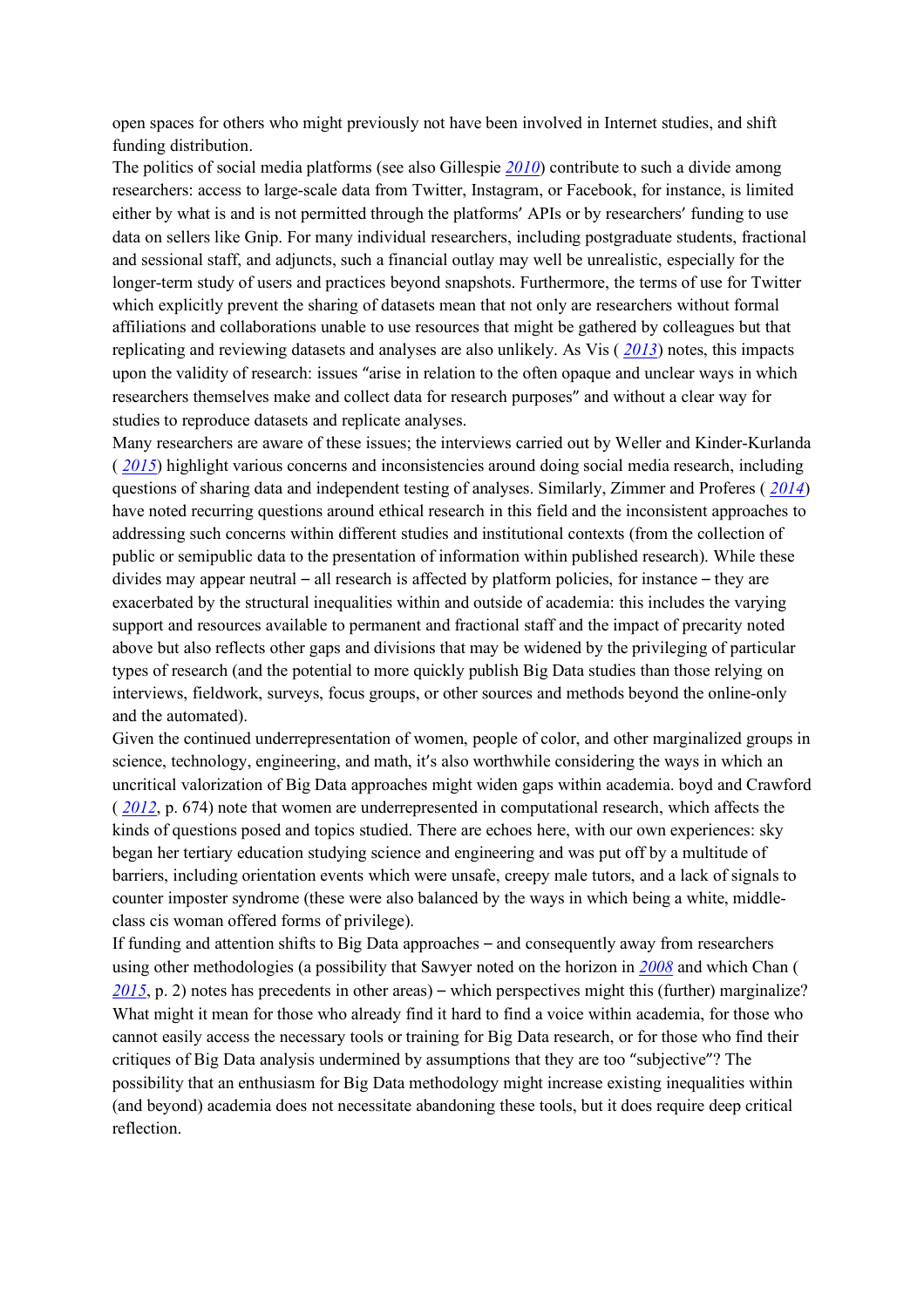## Conclusion

Our response to boyd and Crawford ( *2012*), and to questions of Big Data in general, is intended to highlight the limits to Big Data analyses while recognizing the opportunities that they afford. We have outlined a way that we have attempted to combine various approaches to social media analysis through blended data, as a means to negate and overcome some of these concerns. However, this is not the only possible solution: our approach focuses on social movements in addressing the limits and pitfalls of social media research, including ethical considerations, focusing on social movements. Other contexts might warrant other approaches, such as the deeper data analyses suggested by Brock ( *2015*), yet a blended model in general is one that may prove beneficial to researchers and their subjects.

In suggesting this model, though, we are not arguing that big/small data are the problem, that all Big Data research is reductive or misguided, or that looking solely at small data will suddenly remedy all problems. What is needed is *good* data, in whatever form, supported by methodologies and analyses that are robust, flexible, and complementary. The datasets featured in studies, however large, are not the research or its findings: researchers have a responsibility to ask *good* questions of their data, of what it depicts and what it does not, and of the contexts, motivations, and cultures apparent within them.

Using blended data does not, of course, completely address the many provocations raised around Big Data. Our research is open to many of the same concerns that boyd and Crawford highlight, including a positioning of some knowledge as more objective, gaps and elisions in our analysis, and an uneasy ethical relationship with "participants" and "data." In many senses, these problems are inherent in humanities research, particularly given the structural inequalities which underlie academia (and its broader social and political context). The questions and concerns raised and responded to here around Big Data analysis, and around Internet studies more generally, are not just questions of these contexts; in responding to the provocations by boyd and Crawford, then, and promoting blended and deeper analyses that take into account other perspectives, practices, and contexts, we are also attempting to improve research cultures and capabilities. There is no one right way of doing this, and not all approaches will be relevant or appropriate for all settings. However, being aware of these concerns and consciously attempting to address them, collectively and collaboratively promoting different methods, is a step toward doing research that is inclusive, accessible, open, and supportive, rather than what might just provide quick results or fit a currently trending paradigm.

#### References

Ananny M, Crawford K (2016) Seeing without knowing: limitations of the transparency ideal and its application to algorithmic accountability. New Media Soc. https://doi.org/10.1177/ 1461444816676645

Baym NK (2013) Data not seen: the uses and shortcomings of social media metrics. First Monday 18(10). Retrieved from http://firstmonday.org/ojs/index.php/fm/article/view/4873/3752

boyd d, Crawford K (2012) Critical questions for Big Data. Info Comm Soc 15(5):662–679. https:// doi.org/10.1080/1369118X.2012.678878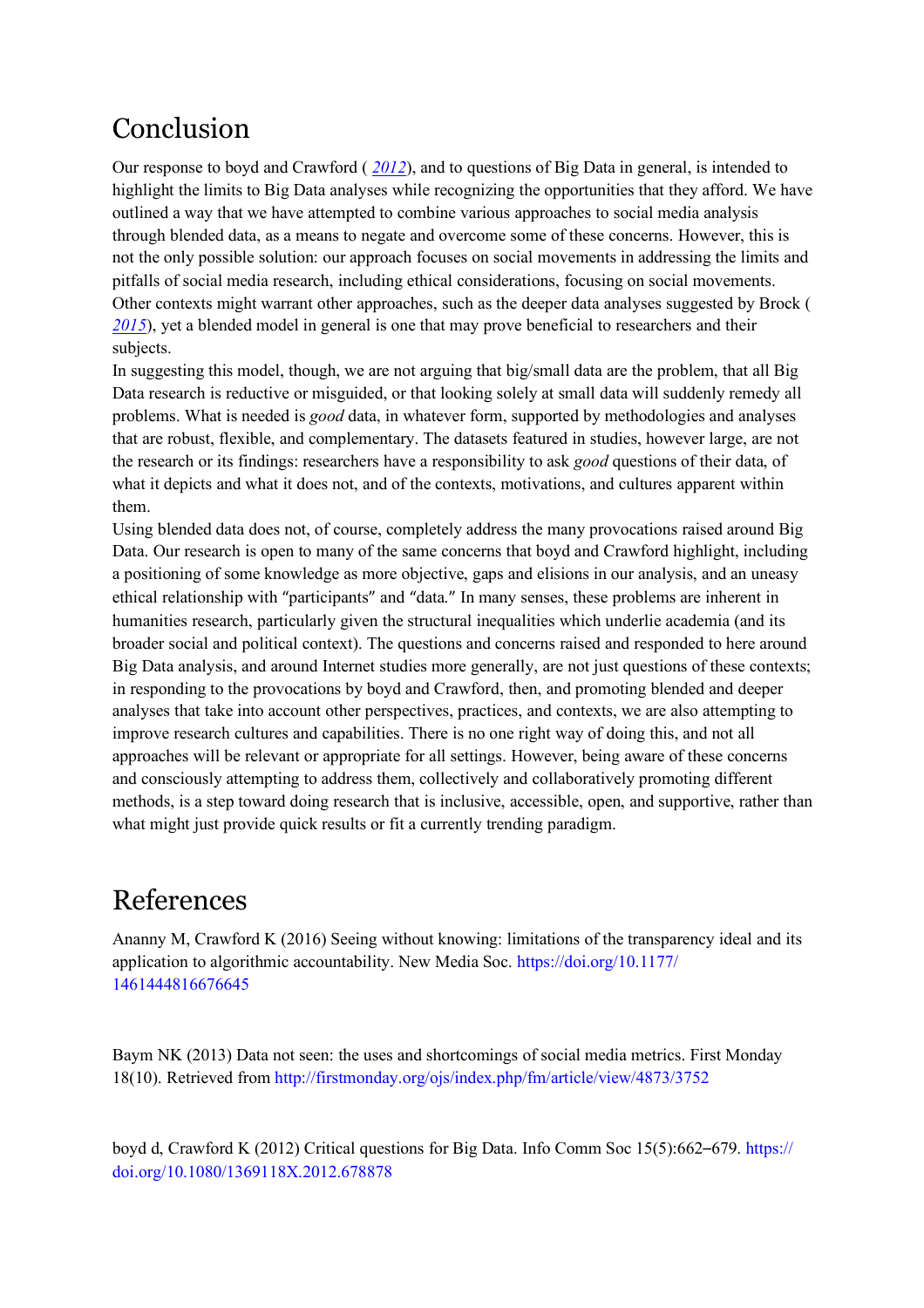Brock A (2012) From the blackhand side: Twitter as a cultural conversation. J Broadcast Electron Media 56(4):529–549. https://doi.org/10.1080/08838151.2012.732147 CrossRef

Brock A (2015) Deeper data: a response to Boyd and Crawford. *Media*. Culture Society 37(7):1084– 1088

Brown LA, Strega S (2005) Research as resistance critical, indigenous and anti-oppressive approaches. Canadian Scholars' Press, Toronto. Retrieved from http://site.ebrary.com/id/10191692

Bucher T (2012) Want to be on the top? Algorithmic power and the threat of invisibility on Facebook. New Media Soc 14(7):1164–1180 CrossRef

Burgess J, Galloway A, Sauter T (2015) Hashtag as hybrid forum: the case of #agchatoz. In: Rambukkana N (ed) Hashtag publics. Peter Lang, New York, NY, pp 61–76

Burgess J, Matamoros Fernández A (2016) Mapping sociocultural controversies across digital media platforms: one week of #gamergate on Twitter, YouTube, and Tumblr. Comm Res Pract 2(1):79–96 CrossRef

Chan A (2015) Big data interfaces and the problem of inclusion. Media Cult Soc 0163443715594106. https://doi.org/10.1177/0163443715594106

Chesters G (2012) Social movements and the ethics of knowledge production. Soc Mov Stud 11(2):145–160. https://doi.org/10.1080/14742837.2012.664894

Chief Elk L (2014) Teach-In Summer Fundraiser. YouCaring. Retrieved 3 June 2015, from http:// www.youcaring.com/nonprofits/teach-in-summer-fundraiser/212206

Cho S, Crenshaw KW, McCall L (2013) Toward a field of intersectionality studies: theory, applications, and praxis. Signs 38(4):785–810. https://doi.org/10.1086/669608

Collins PH (1989) The social construction of black feminist thought. Signs 14(4):745–773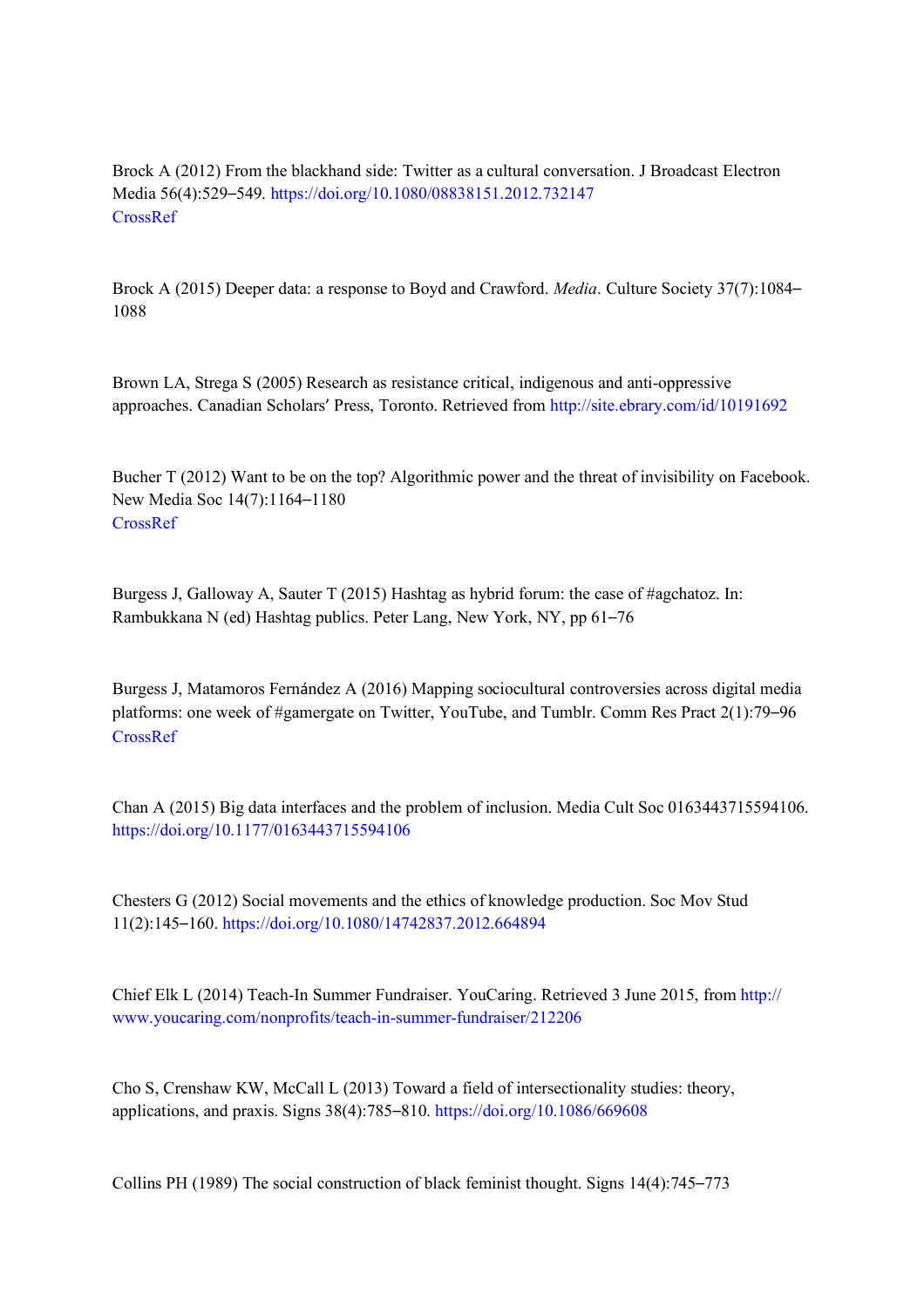#### CrossRef

Consalvo M (2012) Confronting toxic gamer culture: a challenge for feminist game studies scholars. J Gender New Media Technol 1. Retrieved from http://adanewmedia.org/2012/11/issue1-consalvo/

Crawford K, Miltner K, Gray ML (2014) Critiquing Big Data: politics, ethics, epistemology. Int J Comm 8:1663–1672

Croeser S (2015) Global justice and the politics of information: the struggle over knowledge. Routledge, Hoboken, NJ

Croeser S, Highfield T (2014) Occupy Oakland and #oo: uses of Twitter within the occupy movement. First Monday 19(3). https://doi.org/10.5210/fm.v19i3.4827

Croeser S, Highfield T (2015a) Harbouring dissent: Greek independent and social media and the antifascist movement. Fibreculture 26:136–157

Croeser S, Highfield T (2015b) Mapping movements - social movement research and Big Data: critiques and alternatives. In: Langlois G, Redden J, Elmer G (eds) Compromised data: from social media to Big Data. Bloomsbury, pp 173–201

Driscoll K, Thorson K (2015) Searching and clustering methodologies: connecting political communication content across platforms. Ann Am Acad Pol Soc Sci 659(1):134–148. https://doi.org/ 10.1177/0002716215570570 CrossRef

Duguay S (forthcoming) Social media's breaking news: the logic of automation in Facebook trending topics and twitter moments

Freelon D, McIlwain CD, Clark MD (2016) Beyond the hashtags: #Ferguson, #Blacklivesmatter, and the online struggle for offline justice. Centre for Social Media & Social Impact, Washington, DC. http://cmsimpact.org/wp-content/uploads/2016/03/beyond\_the\_hashtags\_2016.pdf

Gillespie T (2010) The politics of "platforms". New Media Soc 12(3):347–364 CrossRef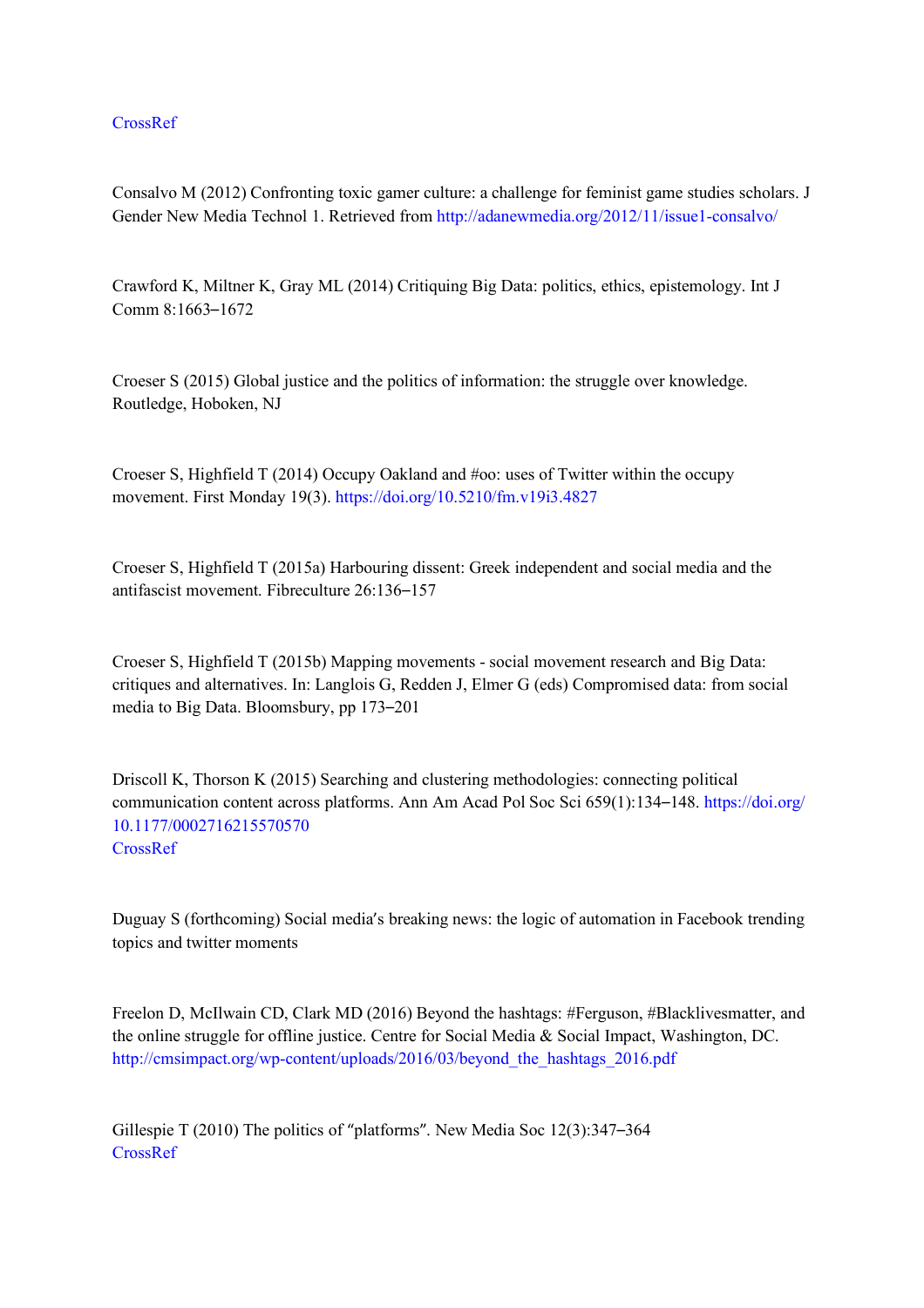Gillespie T (2014) The relevance of algorithms. In: Gillespie T, Boczkowski PJ, Foot KA (eds) Media technologies: essays on communication, materiality, and society. The MIT Press, Cambridge, MA, pp 167–194

González-Bailón S, Wang N, Rivero A, Borge-Holthoefer J, Moreno Y (2014) Assessing the bias in samples of large online networks. Soc Networks 38:16–27. https://doi.org/10.1016/j.socnet.2014.01. 004 CrossRef

Harry S (2014, October 6) Everyone Watches, Nobody Sees: How Black Women Disrupt Surveillance Theory. Model View Culture. Retrieved from https://modelviewculture.com/pieces/ everyone-watches-nobody-sees-how-black-women-disrupt-surveillance-theory

Hesse-Biber S, Johnson RB (2013) Coming at things differently: future directions of possible engagement with mixed methods research. J Mixed Methods Res 7(2):103–109. https://doi.org/10. 1177/1558689813483987

Highfield T, Leaver T (2015) A methodology for mapping Instagram hashtags. First Monday (1):20

Highfield T, Leaver T (2016) Instagrammatics and digital methods: studying visual social media, from selfies and GIFs to memes and emoji. Comm Res Pract 2(1):47–62 CrossRef

Hoffman AL (2014, June 30) Reckoning with a decade of breaking things. Model View Culture. Retrieved from https://modelviewculture.com/pieces/reckoning-with-a-decade-of-breaking-things

hooks b (2000) Feminist theory: from margin to Center. Pluto Press, London

Humphreys L, Gill P, Krishnamurthy B, Newbury E (2013) Historicizing new media: a content analysis of twitter. J Commun 63(3):413–431 CrossRef

Johnson RB, Onwuegbuzie AJ, Turner LA (2007) Toward a definition of mixed methods research. Journal of Mixed Methods Research 1(2):112–133. https://doi.org/10.1177/1558689806298224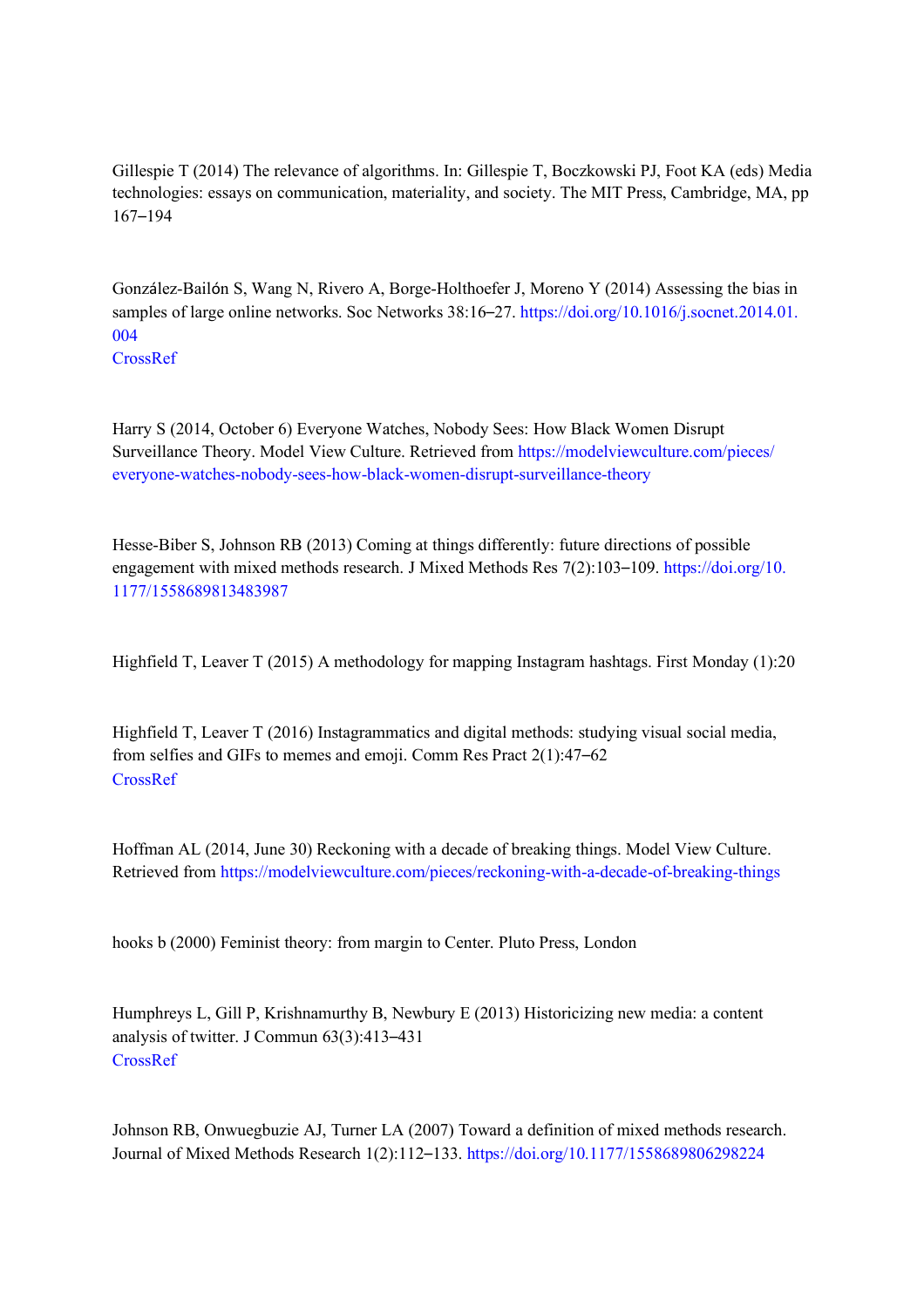Kim D (2014, October 7) Social media and academic surveillance: the ethics of digital bodies. Model View Culture. Retrieved from http://modelviewculture.com/pieces/social-media-and-academicsurveillance-the-ethics-of-digital-bodies

Kitchin R (2014) Big Data, new epistemologies and paradigm shifts. Big Data Soc 1(1):2053951714528481. https://doi.org/10.1177/2053951714528481

Kitchin R, Lauriault TP (2014a) Small Data, Data Infrastructures and Big Data (SSRN Scholarly Paper No. ID 2376148). Rochester, NY: Social Science Research Network. Retrieved from http:// papers.ssrn.com/abstract=2376148

Kitchin R, Lauriault TP (2014b) Towards critical data studies: charting and unpacking data assemblages and their work (SSRN Scholarly Paper No. ID 2474112). Rochester, NY: Social Science Research Network. Retrieved from http://papers.ssrn.com/abstract=2474112

Kim D, Kim E (2014, April 7) The #TwitterEthics manifesto. Model View Culture. Retrieved from https://modelviewculture.com/pieces/the-twitterethics-manifesto

Krikorian R (2014) Introducing Twitter Data Grants. Retrieved 4 Aug 2015, from https://blog.twitter. com/2014/introducing-twitter-data-grants

Langlois G, Elmer G (2013) The research politics of social media platforms. Culture machine (14)

Mahrt M, Scharkow M (2013) The value of Big Data in digital media research. J Broadcast Electron Media 57(1):20–33. https://doi.org/10.1080/08838151.2012.761700 CrossRef

Manovich L (2012) Trending: the promises and the challenges of Big Social Data. In: Gold MK (ed) Debates in the digital humanities. University of Minnesota Press, Minneapolis, pp 460–475 CrossRef

Marwick A, Caplan R (2017) Media manipulation and disinformation online. Data Soc, New York City. https://datasociety.net/pubs/oh/DataAndSociety\_MediaManipulationAndDisinformationOnline. pdf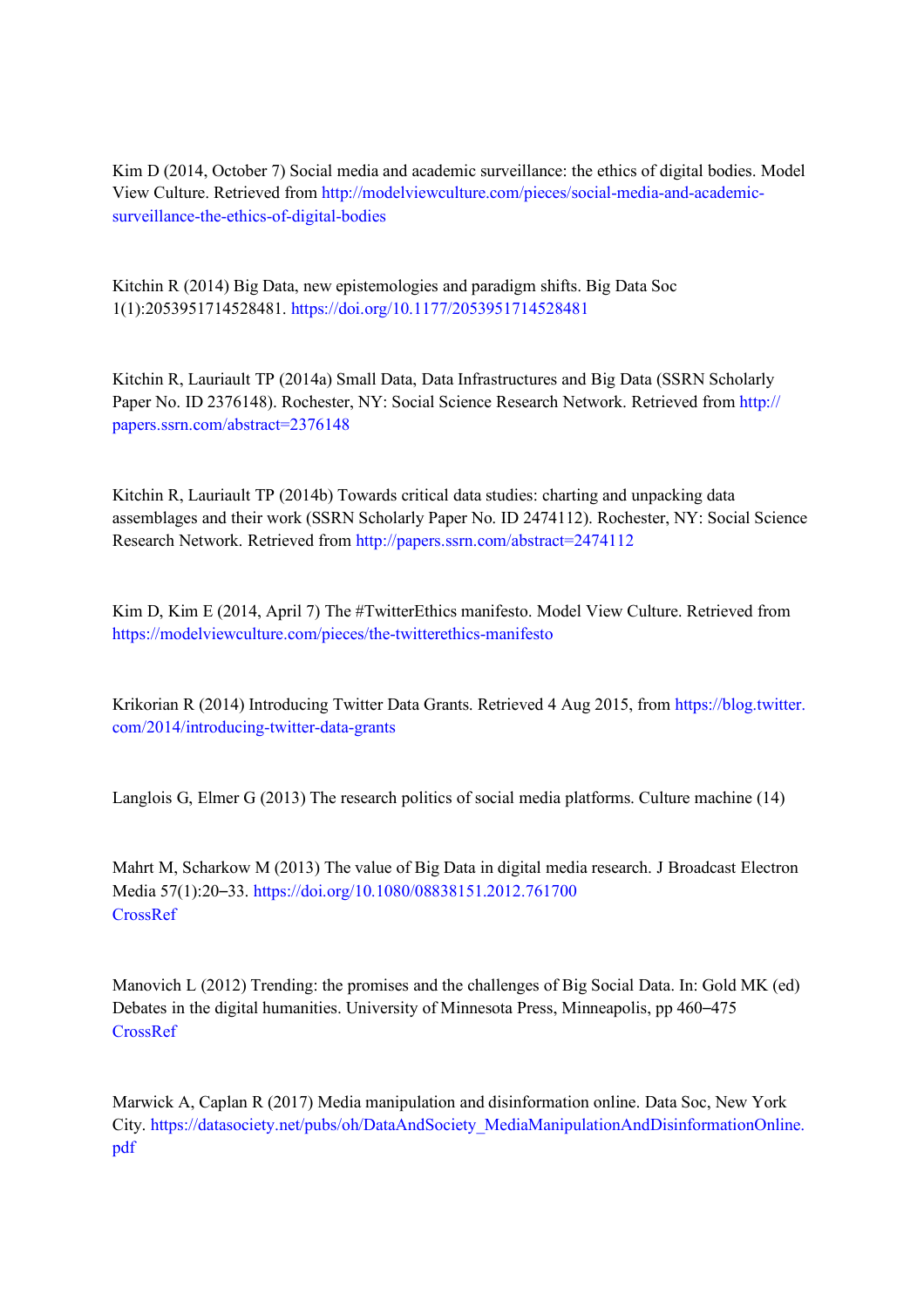Massanari A (2017) #Gamergate and the Fappening: how Reddit's algorithm, governance, and culture support toxic technocultures. New Media Soc 19(3):329–346 CrossRef

Matamoros Fernández A (2017) Platformed racism: the mediation and circulation of an Australian race-based controversy on Twitter, Facebook and YouTube. Info Comm Soc 20(6):930–946 CrossRef

McElroy K (2015) Gold medals, black twitter, and not-so-good hair: framing the gabby Douglas controversy. ISOJ 1(1). Retrieved from https://isojjournal.wordpress.com/2015/04/15/gold-medalsblack-twitter-and-not-so-good-hair-framing-the-gabby-douglas-controversy/

Moe H (2010) Everyone a pamphleteer? Reconsidering comparisons of mediated public participation in the print age and the digital era. Media Cult Soc 32(4):691–700 CrossRef

Morstatter F, Pfeffer J, Liu H, Carley KM (2013) Is the sample good enough? Comparing data from Twitter's Streaming API with Twitter's Firehose. In: Proceedings of the 7th International AAAI Conference on Weblogs and Social Media, pp 400–408

Noble SU (forthcoming) Algorithms of oppression: how search engines reinforce racism. NYU Press, New York City

Papacharissi Z (2015) The unbearable lightness of information and the impossible gravitas of knowledge: Big Data and the makings of a digital orality. Media Cult Soc 0163443715594103. https://doi.org/10.1177/0163443715594103

Puschmann C, Burgess J (2014) Metaphors of Big Data. Int J Comm 8:1690–1709

Qiu JL (2015) Reflections on Big Data: "just because it is accessible does not make it ethical". Media Cult Soc 0163443715594104. https://doi.org/10.1177/0163443715594104

Ramsey DX (2015, April 10) The truth about Black Twitter. The Atlantic. http://www.theatlantic. com/technology/archive/2015/04/the-truth-about-black-twitter/390120/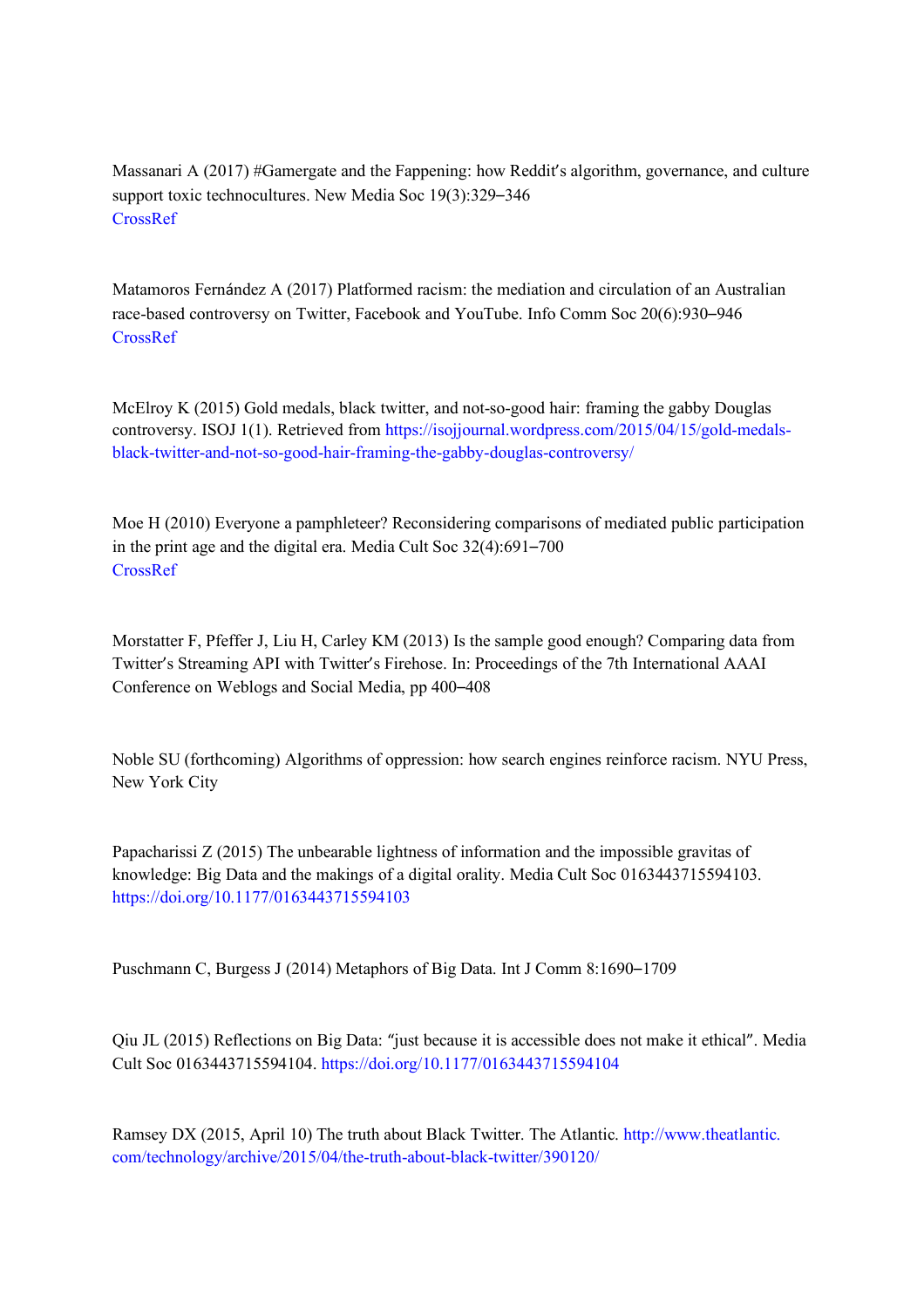Raynes-Goldie K (2012) Privacy in the age of facebook : discourse, architecture, consequences. Curtin Universitye. Retrieved from http://espace.library.curtin.edu.au/R?func=dbin-jump-full&local\_ base=gen01-era02&object\_id=187731

Reger J (2001) Emotions, objectivity and voice: an analysis of a "failed" participant observation. Women's Stud Int Forum 24(5):605–616. https://doi.org/10.1016/S0277-5395(01)00190-X

Rentschler CA (2014) Rape culture and the feminist politics of social media. Girlhood Studies 7(1):65–82. https://doi.org/10.3167/ghs.2014.070106 CrossRef

Sawyer S (2008) Data wealth, data poverty, science and cyberinfrastructure. Prometheus 26(4):355– 371. https://doi.org/10.1080/08109020802459348

Steinhauer J (2014, July 28) Native activist charges art students with plagiarism. Hyperallergic. Retrieved 3 June 2015, from http://hyperallergic.com/139769/native-activist-charges-art-studentswith-plagiarism/

Tufekci Z (2014) Big Questions for social media Big Data: Representativeness, validity and other methodological pitfalls. In: ICWSM '14: Proceedings of the 8th International AAAI Conference on Weblogs and Social Media. Ann Arbor

Tufekci Z (2017) Twitter and tear gas: the power and fragility of networked protest. Yale University Press, New Haven, US

van Dijck J, Poell T (2013) Understanding social media logic. Media Comm 1(1):2–14 CrossRef

Vis F (2013) A critical reflection on Big Data: considering APIs, researchers and tools as data makers. First Monday 18(10). Retrieved from http://firstmonday.org/ojs/index.php/fm/article/view/4878

Weller K, Kinder-Kurlanda KE (2015) Uncovering the challenges in collection, sharing and documentation: The hidden data of social media research? Ninth International AAAI Conference on Web and Social Media